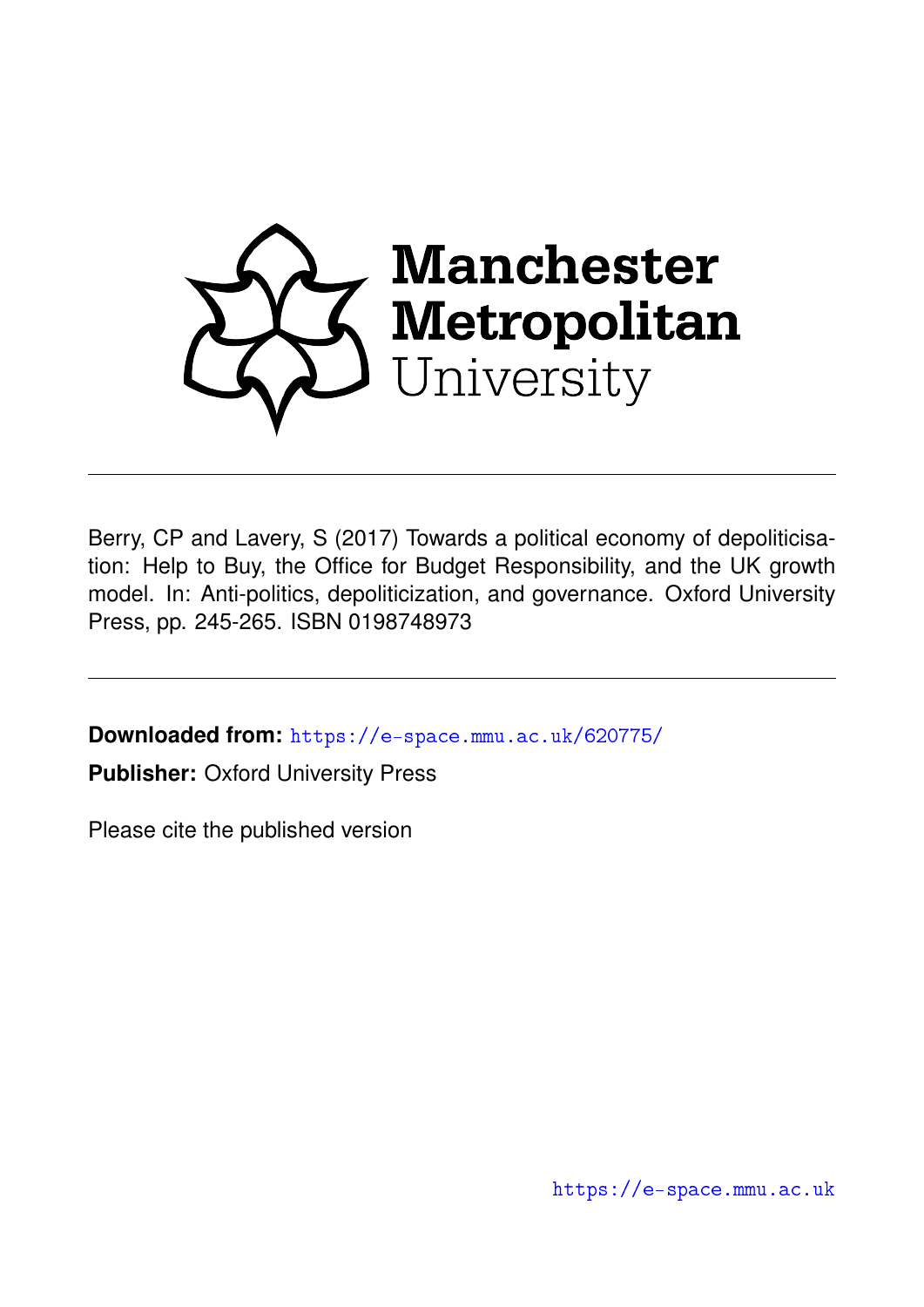This is a pre-copy edited version of Chapter 11 of *Anti-Politics, Depoliticization and Governance*, ed. Paul Fawcett, Matthew Flinders, Matthew Wood and Colin Hay, Oxford University Press, 2016. For more information visit[: https://global.oup.com/academic/product/anti-politics-depoliticization-and-governance-9780198748977](https://global.oup.com/academic/product/anti-politics-depoliticization-and-governance-9780198748977)

# **Towards a Political Economy of Depoliticization Strategies**

### **Help to Buy, the Office for Budget Responsibility, and the UK Growth Model**

**Craig Berry and Scott Lavery**

## **Introduction**

Although this volume clearly attests to the diverse and highly sophisticated ways in which 'depoliticization' is applied as an analytical concept, its contents appear not to significantly disrupt—and may even reinforce—one of the major flaws of the existing literature on depoliticization. Our contention is that the use of depoliticization as an analytical framework has led too crudely to research that seeks to place instances of institutional reform on a spectrum ranging from politicized/politicizing to depoliticized/depoliticizing or, alternatively, to categorize different 'types' of depoliticization processes or outcomes. Although this has generated novel empirical contributions at a surface level, this chapter argues that too often such approaches can miss the deeper structural context within which (de)politicization processes take place and, in particular, the way in which depoliticization strategies are embedded within distinctively capitalist forms of social organization. This chapter advance an alternative approach—grounded in the critical political economy tradition—which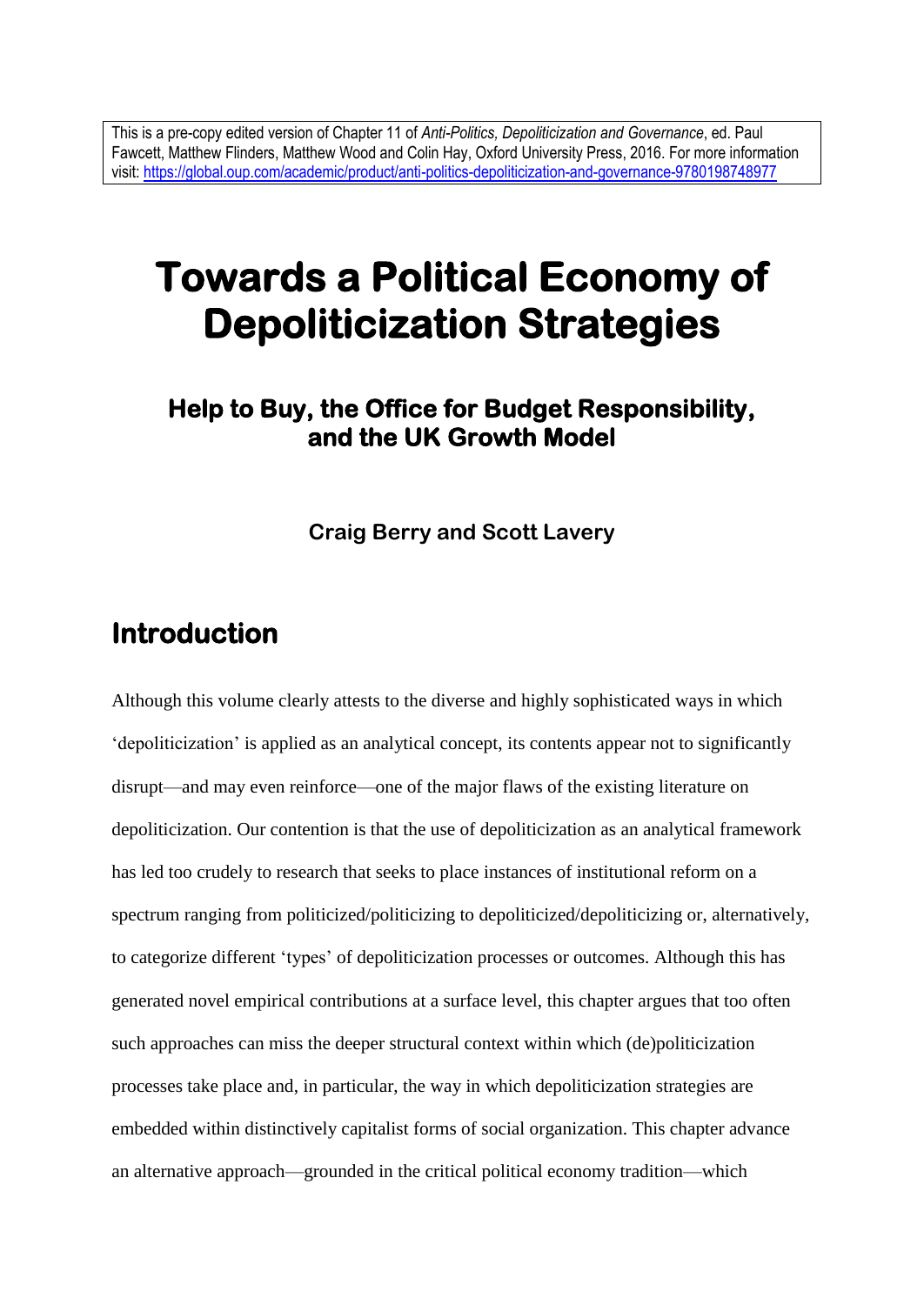emphasizes how depoliticization strategies are characteristically used as an institutional or discursive tool to embed and shore up dominant models of economic growth.

There is a certain irony here. Recent scholarly interest in depoliticization was, to a large extent, initiated within political economy—in particular, insofar as it drew on the work of Peter Burnham [\(1999,](#page-27-0) [2001,](#page-27-1) [2014\)](#page-27-2). However, while many scholars have drawn on Burnham's definition of depoliticization (Diamond [2015;](#page-28-0) Flinders and Buller [2006;](#page-28-1) Kuzemko [2014\)](file:///C:/Users/Sally/AppData/Local/Temp/Temp3_Files_to_Copyeditor_13_February_2017.zip/Files_to_Copyeditor_13_February_2017/Pre-edited%20files/Speaking%23Ref38), the wider 'open Marxist' theory of capitalist social relations from which this theory emerged has been largely neglected in the literature. Burnham's approach analytically privileges—correctly, in our view—the relation between labour, the state, and capital accumulation. As such, this chapter broadly accepts his now-paradigmatic conception of depoliticization as a mode of statecraft that seeks to place economic decision-making 'at one remove' from democratically elected politicians to effectively enhance the power of state managers to implement potentially difficult economic policies (Burnham [2001\)](#page-27-1). However, this chapter argues that to further develop a political economy of depoliticization, it is necessary to offer a critical reappraisal of Burnham's schema. Burnham's original approach is placed at a high level of abstraction and attempts to 'read off' complex institutional dynamics from the requirements of the 'circuit of capital' (Burnham [2010\)](#page-27-3). This chapter argues that this fails to acknowledge the key role that 'extra-economic' institutions play in the organization and stabilization of capital accumulation over time. These institutional forms cannot simply be reduced to the capital relation. Rather, the relative autonomy of extraeconomic institutions from the logic of the capital relation—in particular, the capacity of leading social forces to pursue particular accumulation strategies and hegemonic projects within a given conjuncture—creates a space of contingency within which alternative economic strategies and state projects can be pursued (Jessop [1990\)](#page-29-0).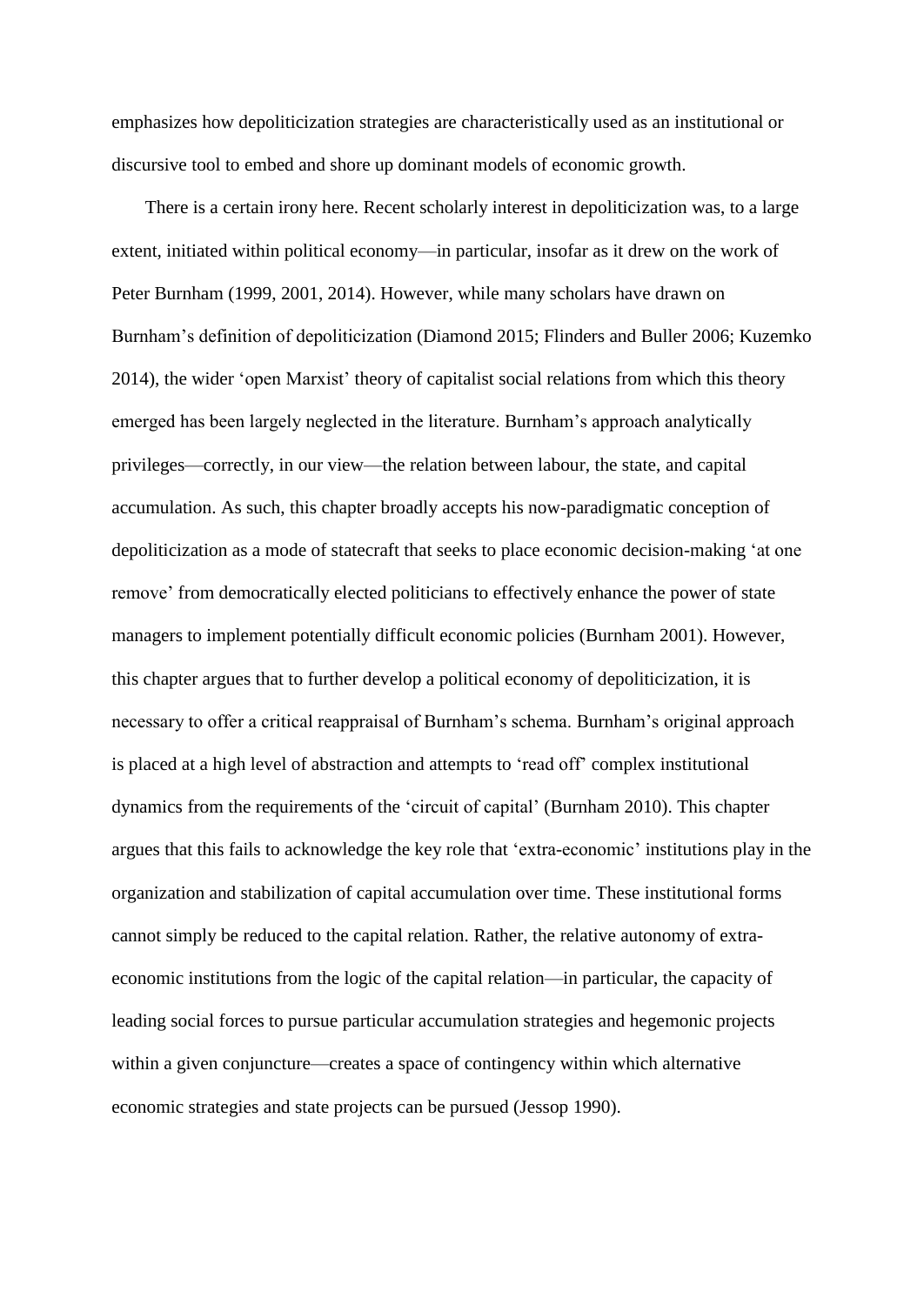This chapter contends that Burnham's failure to integrate his open Marxist perspective with a more sophisticated understanding of the development of political and economic institutions has left an analytical door open to institutionalist theorists to research depoliticization strategies at face value with little or no reference to underpinning capitalist relations. Where Burnham seeks to 'read off' complex institutional dynamics from an analysis of the circuit of capital, subsequent theorists of depoliticization have focused on the character of depoliticized institutions, but in abstraction from the broader political-economic context. In contrast to these approaches, this chapter uses the intermediate concept of a 'growth model' and argues that this can be usefully employed to capture the institutional specificities of different processes of depoliticization (and repoliticization) across different spatio-temporal contexts. Growth models are defined as encompassing the main sources of growth within the economy (in terms of historically determinate forms of production, consumption, distribution, and exchange) as well as the broader socio-political configurations within which such accumulation systems are necessarily embedded. As such, this chapter argues that the way in which depoliticization strategies and narratives are employed by policymakers tends to be closely related to how the growth model to which they adhere is institutionalized and reproduced in economic policy practice.

The chapter offers a preliminary application of this approach by offering an empirical examination of macroeconomic policymaking and crisis management in the post-crisis period in the United Kingdom (UK). The UK case is an important one for testing the value of a political economy of depoliticization because, first, its governing elite has been highly active in pursuing an apparent depoliticization strategy within core areas of economic policy since the 2007–8 Global Financial Crisis (GFC) and, second, because the UK can be understood as an important progenitor of depoliticization strategies that have subsequently been translated into other capitalist varieties. The first section of the chapter (11.2) critically engages with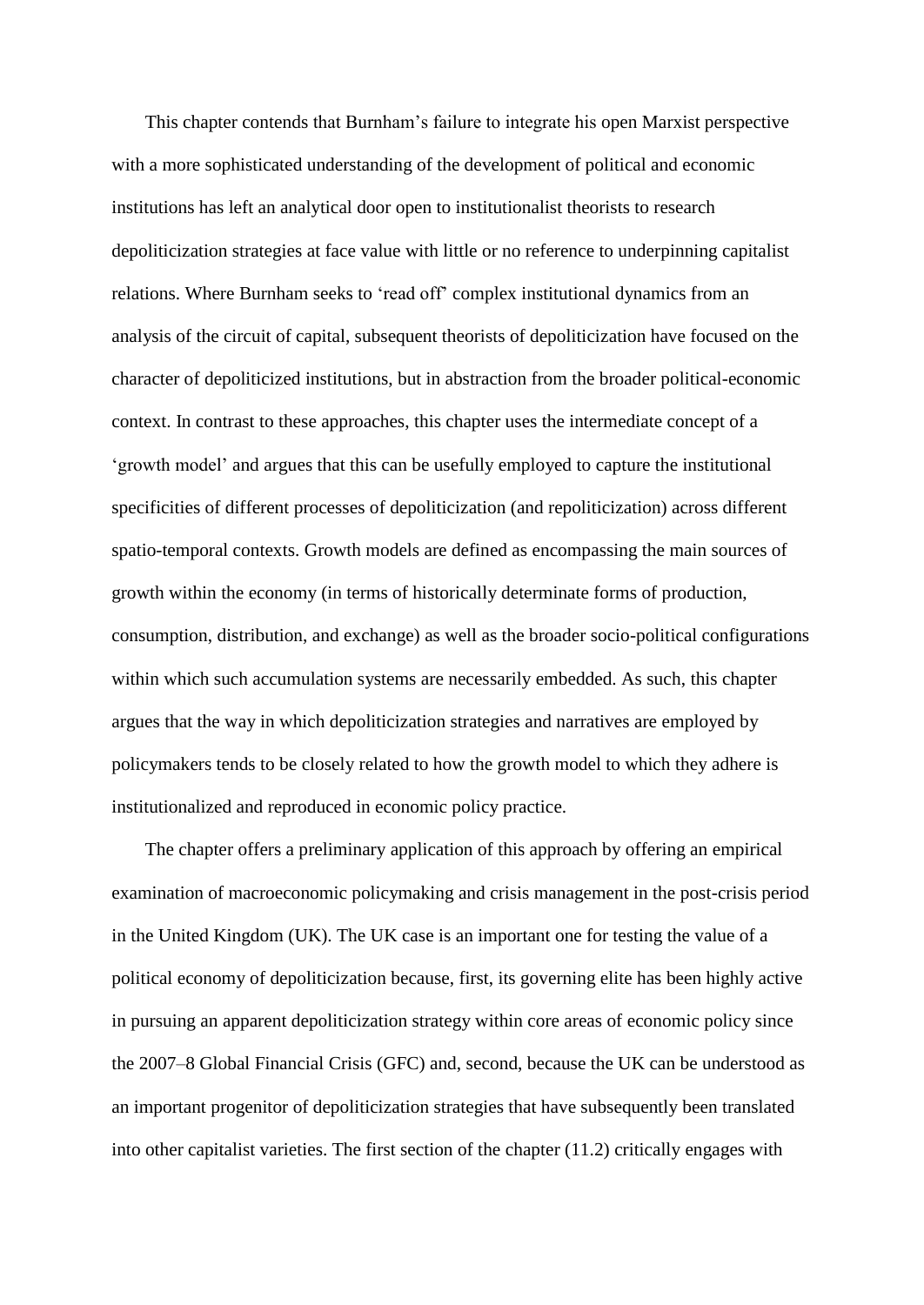Burnham's approach and its impact on subsequent analyses of depoliticization. The second section (11.3) introduces the growth model as an analytical concept by way of exploring an institutionalist political economy of depoliticization as a strategy rather than a form of governance. The third section (11.4) discusses our two case studies: the Help to Buy scheme and the Office for Budget Responsibility (more precisely, the thinking underpinning their establishment by the Conservative–Liberal Democrat coalition government). The former is important for demonstrating the acute overlap between growth model reproduction and patterns of politicization and depoliticization, and the latter helps us to demonstrate that the institutions of depoliticized policymaking cannot be understood unless the meaning of depoliticization itself is questioned (although both cases serve both objectives, to some extent).

# **Depoliticization and Political Economy**

Our goal in this chapter is to place the concept of depoliticization firmly back within a critical political economy (CPE) approach, while at the same time recognizing the considerable institutional variety characteristically displayed by different models of capitalism. Three broad features of the CPE approach that this chapter advocates can be identified from the outset. First, it engages with what could be termed the *macro-political scale* of capitalist development. This means that the concern is fundamentally with transformations in patterns of production, consumption, distribution, and exchange over time (Baccaro and Pontusson [2016;](#page-26-0) Coates [2001\)](#page-28-2). Second, these distributional processes never unfold in an 'economic' vacuum. Rather, such processes are always embedded within historically specific *institutional complexes* that can serve to stabilize and sustain—but also, at key moments, can severely problematize—continued economic expansion (Aglietta [1976;](#page-26-1) Jessop and Sum [2006\)](#page-29-1). Third,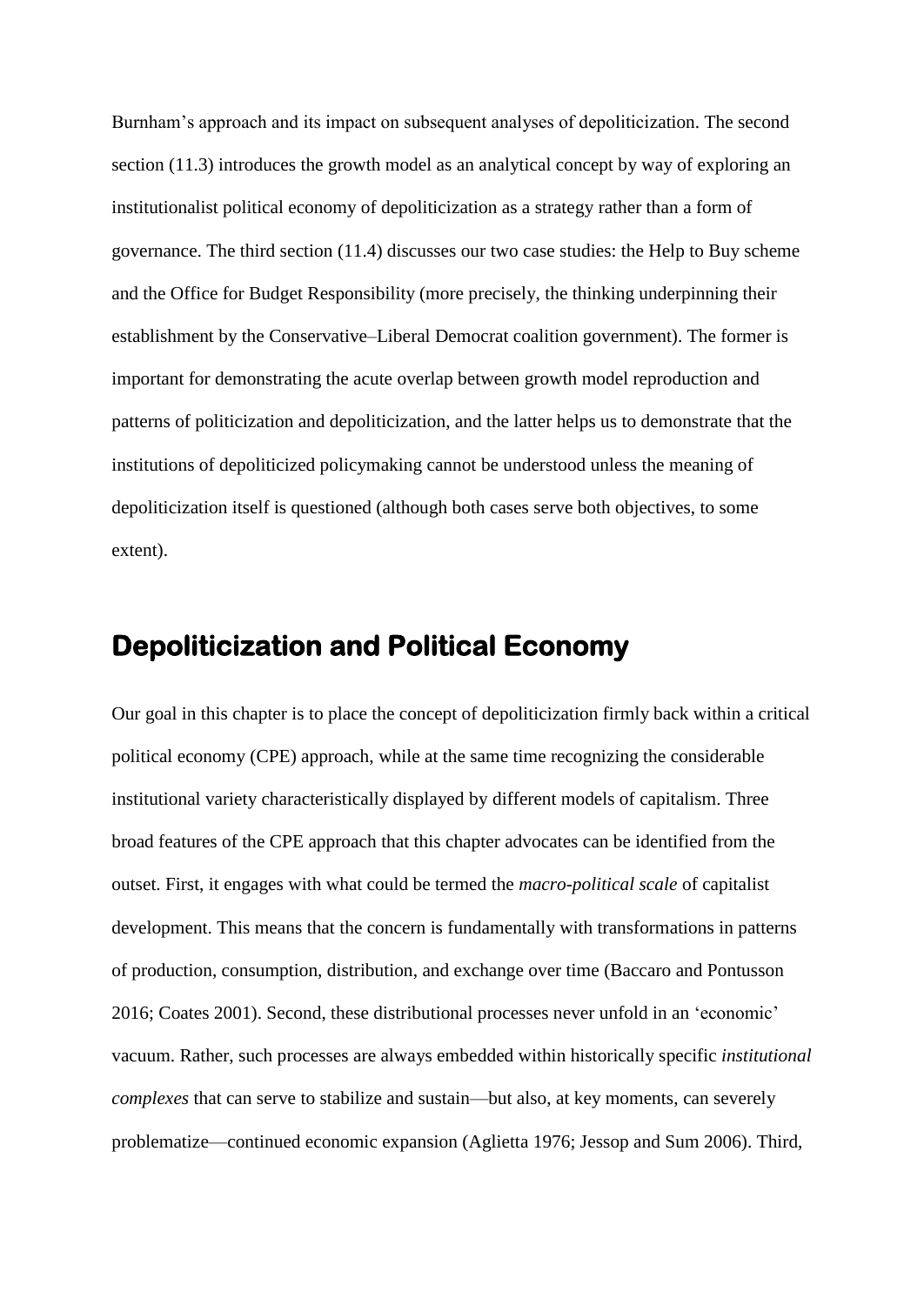these institutional forms do not emerge simply to sustain dominant logics of economic development in a 'functionalist' manner. Rather, they are themselves constituted through *politics* as different social actors seek to advance their own governing projects and accumulation strategies through the state (Bertramsen et al. [1991;](#page-27-4) Hay [2002;](#page-28-3) Jessop [2002\)](#page-29-2).

This characterization of CPE—with its focus on the distributional, institutional, and political aspects of capitalist development—is by no means comprehensive. However, its basic features do stand in contrast to an emergent depoliticization research agenda that has tended to focus on specific case studies of the phenomenon. Recent contributions to this literature have included analyses of water management (Beveridge and Naumann [2014\)](#page-27-5), environmental policy (Fawcett and Wood [2014;](#page-28-4) Wood [2015a\)](#page-31-0), and energy and healthcare policy (Kuzemko [2014;](file:///C:/Users/Sally/AppData/Local/Temp/Temp3_Files_to_Copyeditor_13_February_2017.zip/Files_to_Copyeditor_13_February_2017/Pre-edited%20files/Speaking%23Ref38) Wood [2015b\)](#page-31-1). These studies have undoubtedly generated important empirical contributions to the literature. However, their analytical focus on the 'micro level' runs the risk of losing sight of the wider structural inequalities and imbalances in social power that characterize contemporary global capitalism. Detailed empirical examination of distinct policy areas may yield compelling *descriptions* of the effects of different policies 'on the ground', but the task of critical social theory should be to examine how such localized phenomena are embedded within and conditioned by a broader framework of unequal power relations (Horkheimer [1972;](#page-29-3) Wood [2015c:](#page-31-2) 7).

It is here that a CPE approach can make a crucial contribution to the existing literature: it refocuses attention on the relation between depoliticization processes on the one hand and advanced capitalist development on the other. Peter Burnham's seminal analysis of the relationship between capitalism and depoliticization—which, somewhat paradoxically, has been influential on the micro-level analysis that characterizes the depoliticization literature represents a good starting point for advancing such a CPE approach. However, as shall be argued below, Burnham's approach itself also stands in need of substantial reformulation.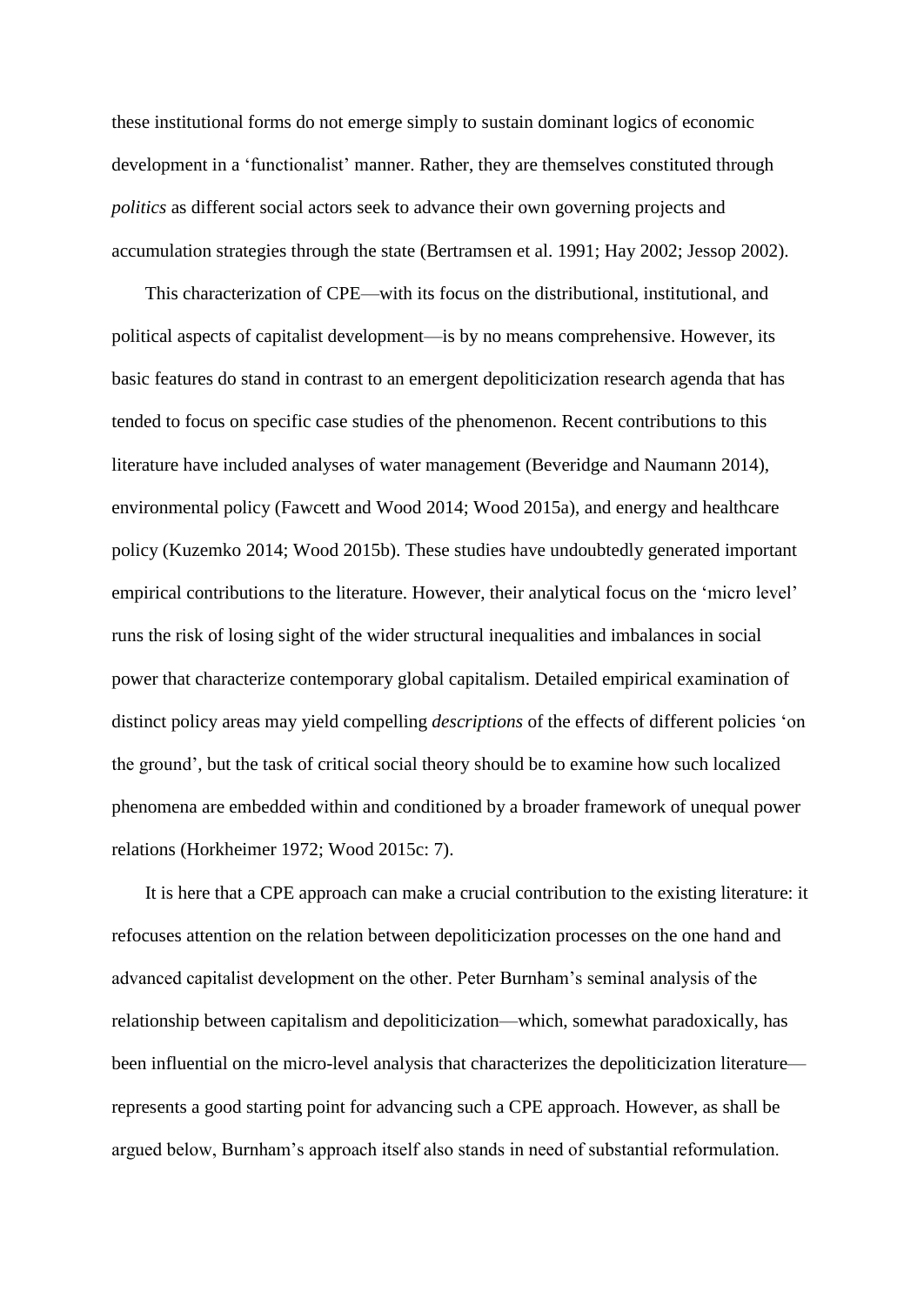There is not space here to comprehensively review Burnham's critical social theory or the wider open Marxist framework of which it is derivative. However, it is worth noting three points where Burnham's approach is quite different from now dominant treatments of depoliticization in the contemporary public policy literature. First, although Burnham's approach does focus on depoliticization as a mode of 'statecraft'—or how governments seek to achieve 'governing competence'—this problematique is placed explicitly within an understanding of the crisis-ridden nature of capitalist development (Burnham [2010:](#page-27-3) 32). Specifically, depoliticization is used to understand how state managers prevent an economic crisis from 'becoming a political crisis of the state itself' (Burnham 2011: 499). This crucial connection between accumulation and legitimation has, this chapter submits, been largely lost in the contemporary public policy literature. Second, Burnham's approach analytically privileges the often antagonistic relation between the state, labour, and capital (Burnham [2010,](#page-27-3) [2014\)](#page-27-2). However, these categories have also been largely abandoned in the contemporary literature, which has tended to focus instead more explicitly on electoral considerations and on the way in which depoliticization allows politicians to navigate competing interest groups in civil society (Diamond [2015;](#page-28-0) Wood [2015b\)](#page-31-1). Third, Burnham advances a distinctive theory of the state, which sees depoliticization as a 'method chosen by state managers to externalise the imposition of discipline/austerity on social relations' (2014: 190).

Burnham's approach provides us with a useful analytical framework through which to understand the relation between depoliticization and capitalist development. It therefore remains a crucial reference point for a CPE approach to depoliticization. However, his analysis is not without its own weaknesses. Specifically, his account of depoliticization is posited at too high a level of abstraction and fails to acknowledge the key role that distinctive institutional complexes and contingent state interventions can play in sustaining different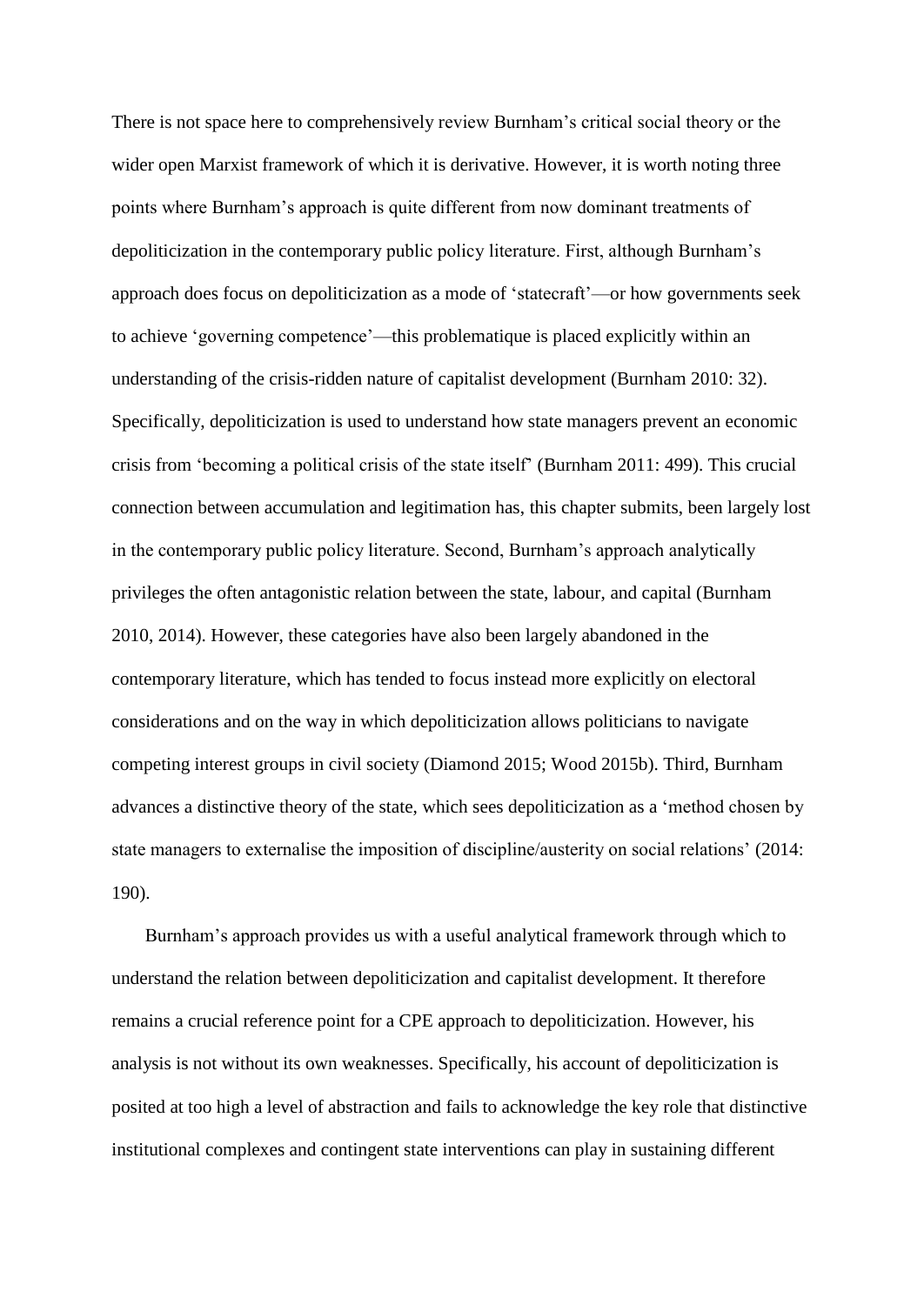growth dynamics over time. Drawing on Marx, Burnham argues that the expanded reproduction of capital is always premised on the successful fusion of money, productive capital, and commodity capital (Burnham [2006:](#page-27-6) 76). Crucially, this circuit relies on the extraction of surplus value in the production process, which in turn implies that capitalism relies fundamentally on its capacity to successfully exploit labour power and to subordinate workers to the political control of capital (Burnham [2010\)](#page-27-3).

This approach is limited because it implies that the state has no existence independent of the class struggle. Rather, the state is viewed as a 'moment' in the circulation process: it is, in Burnham's view, little more than a 'circuit manager' (2006: 76). Ultimately, such a conception of the state cannot capture the crucial role that discretionary (and contingent) forms of state intervention play in stabilizing and sustaining capitalist development over time. This is because, as Bob Jessop [\(1990\)](#page-29-0) has argued, the 'circuit of capital' can only ever display a *formal* unity. It expresses the basic form through which accumulation must take place—through a circuit linking together commodity, productive capital, and circulating capital—while also outlining the general character that crises are likely to assume within the capitalist mode of production (Jessop [1990\)](#page-29-0). The crucial point is that the circuit of capital in and of itself does not (and cannot) secure a *substantive* unity. Models of capitalist development are not just 'given' by the formal reproduction requirements of capital 'in general'. Rather, developmental pathways have to be *constructed* and maintained by strategic interventions on the part of policymakers working through the institutional apparatus of the state. For example, finance-led growth regimes characteristically rely on a series of preconditions—for example, high real exchange rates and liberalized capital markets—which emerge at least partly as the result of discretionary interventions on the part of state actors (Krippner [2011\)](#page-29-4). Similarly, the re-emergence of asset-price inflation in the post-2008 conjuncture has had as its crucial precondition loose monetary policy and credit-easing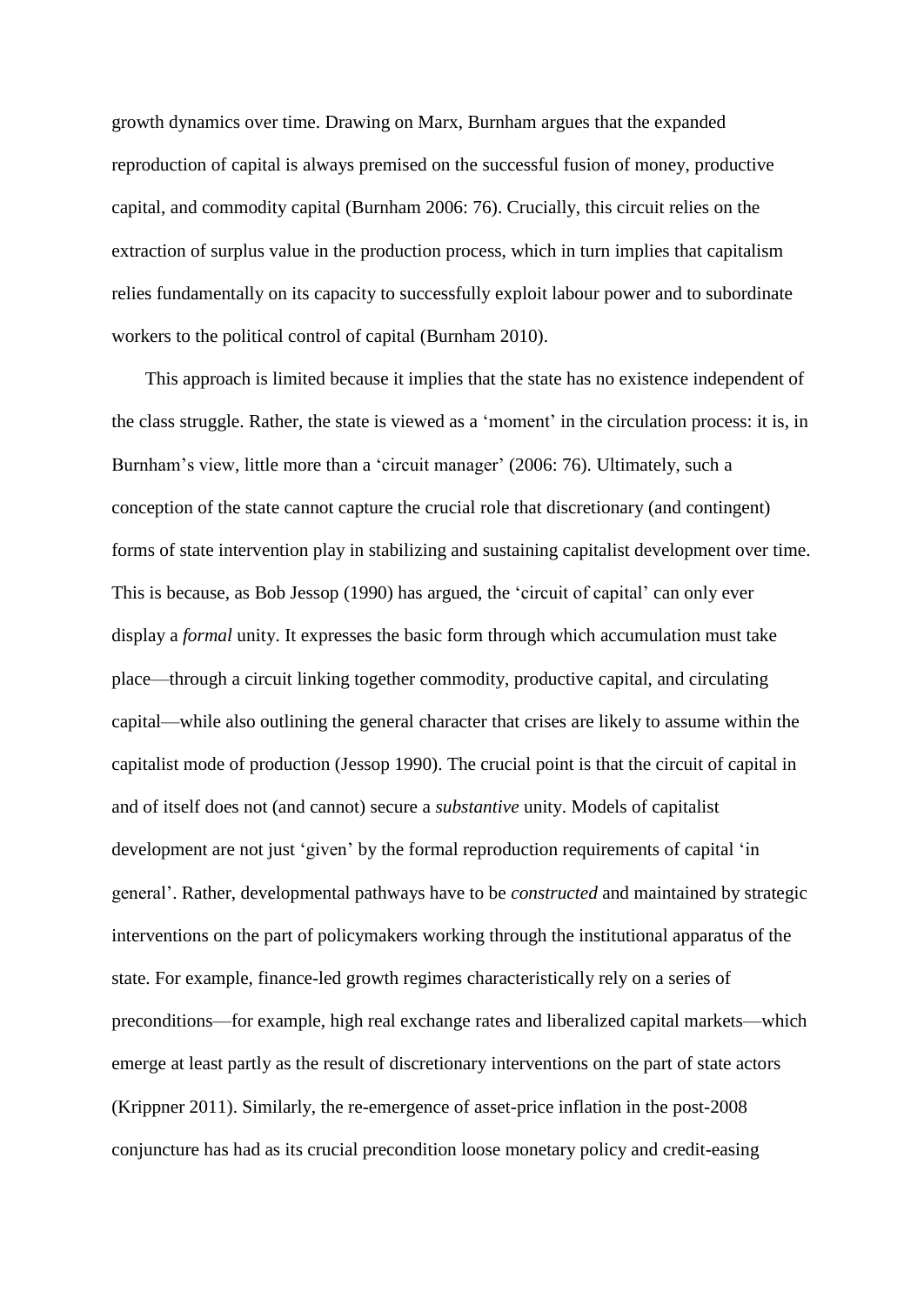policies. These interventions were not determined by an overriding 'capital logic', but were, rather, the result of strategic interventions on the part of policymakers who aimed to reestablish the conditions for economic recovery while at the same time privileging strategically significant sections of the social base. To move away from Burnham's abstractsimple formulation of the 'circuit of capital'—and to thereby avoid the reductionist view of the state it implies—it is necessary to introduce intermediate concepts that take account of the key role that strategic interventions and political calculations play in sustaining capitalist development over time.

## **Politics, Growth Models, and Institutionalization**

Accumulation depends on the ability of the state to negotiate through densely structured and stratified social formations. One key role for the state is therefore to successfully enact a strategy that commands general acceptance of a particular model of development across society (Morton [2007\)](#page-30-0). Crucially, the particular strategy that is adopted is not 'pre-given' simply by the logic of the circuit of capital. Rather, it has to be constructed. As such, there is a key place for agency, the mobilization of different governing 'narratives', and strategic political interventions: the state matters, not just as a 'moment' in the circuit of capital, but also as a relatively autonomous institutional ensemble that acts as a 'factor of cohesion' across the social order (Jessop [1990\)](#page-29-0). As Jessop argues, this means analysts must take into account the 'specific economic "growth model" complete with its various extra-economic preconditions and … a general strategy appropriate to its realisation', as well as the particular hegemonic project that is mobilized in the pursuit of a model of development in any given historical conjuncture (Jessop [1990:](#page-29-0) 198).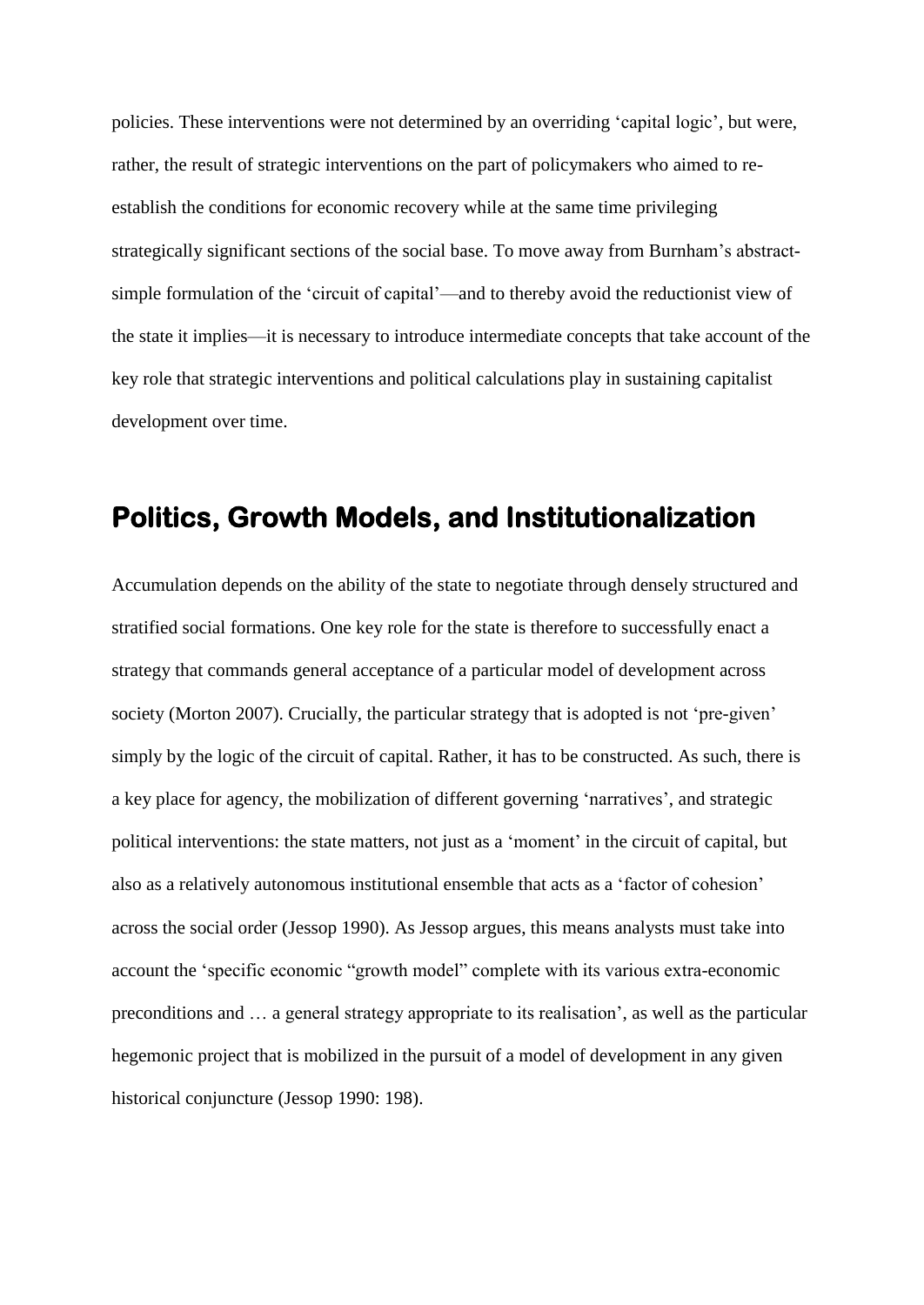There is insufficient space in this chapter to fully explore this point; our intention here is to suggest that the organization of capitalist society relies at all times on an unstable and temporary institutionalized *fusion* between what might be termed the 'extra-economic' sphere and the sphere of accumulation, and that depoliticization, as an apparent process of institutional evolution, must be accounted for on this basis. Capitalist expansion can take place only insofar as particular growth models are complemented and stabilized (and constituted) by institutional forms that secure the basis for continued social reproduction.

Analyses of depoliticization strategies and narratives must start from an understanding of the economic imaginaries that are embodied in the configuration of policymaking institutions (or, more precisely, reconfiguration, because depoliticization usually refers to some process of institutional reform). This is a vital move in avoiding the reductionist tendency present in Burnham's work, as depoliticization is explained with reference to capital–labour–state relations, and indeed the tendency in subsequent analysis to overstate the meaning and intent of depoliticization processes, as the overarching structural transformation is implied but then bracketed off. Not only is depoliticization—as a strategy designed to buttress a certain growth model—inherently political, it is also frequently superseded or even reversed when overt (re)politicization is deemed a more effective strategy (although, as this chapter will show, the rhetoric of depoliticization and related terms may remain helpful even in these circumstances).

Of course, growth models, almost by definition, involve a degree of what might conventionally be understood as depoliticization, or one particular type of depoliticization. The orientation of the institutions that embody the growth model will invariably be underpinned by a relatively coherent governing philosophy (or philosophies). As such, even if these institutions are democratically organized, the policies they develop and enact will to some extent be shaped by influences that manifest outside formal democratic processes, and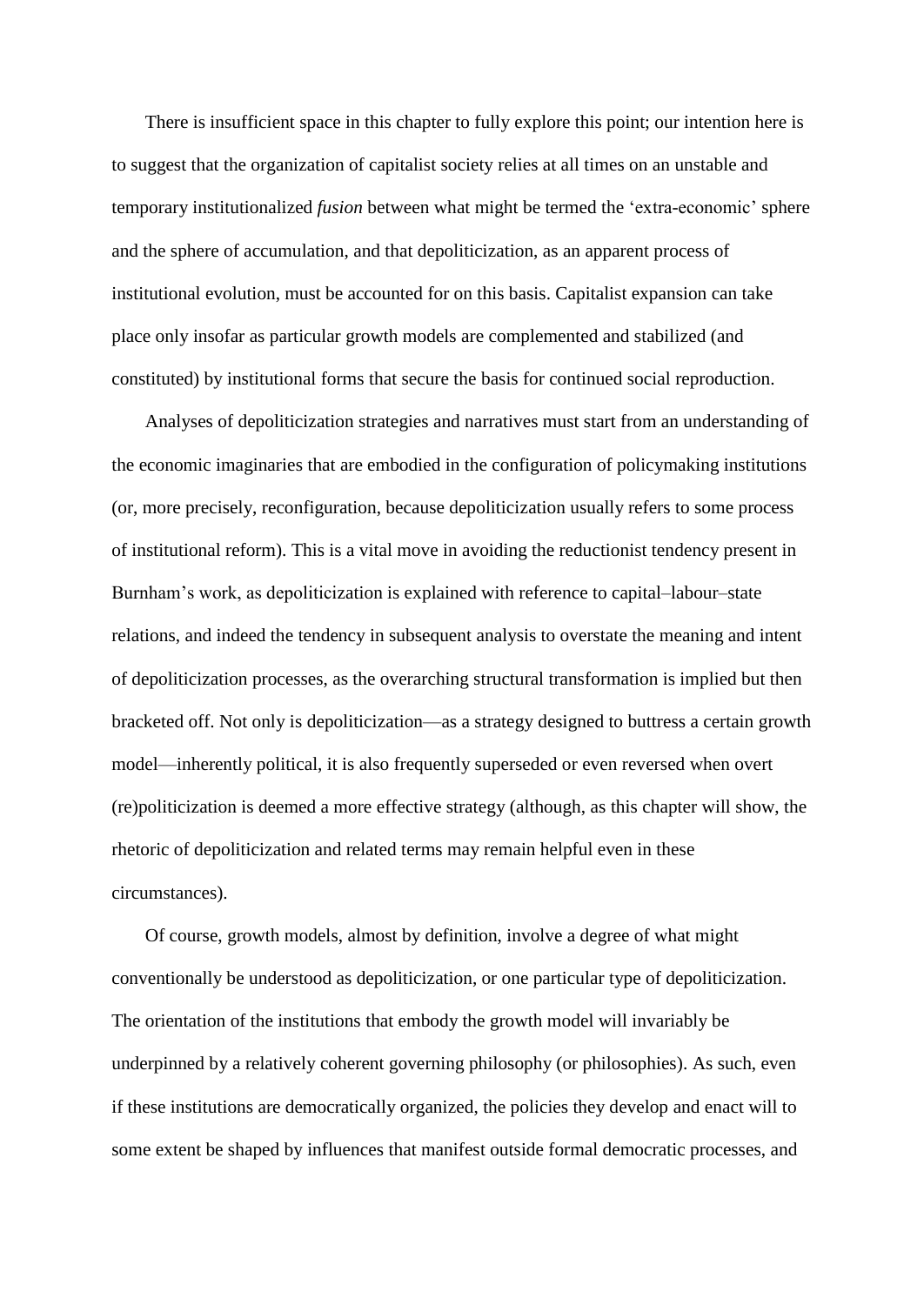which offer an approach to economic statecraft that purports scientific credibility, irrespective of popular opinion. However, it is unsurprising that in the UK the actual term depoliticization came to prominence under Margaret Thatcher's premiership. Before long, politicians actually started using it, and associated concepts, to describe and justify their reform strategies. But this was only partially because they were doing more of what might be understood as 'depoliticizing' relevant policymaking processes. It was also partly because, for the first time since World War II, the UK growth model was quite rapidly evolving (by endogenous design and, to some extent, by exogenous necessity), moving towards a perceived equilibrium encompassing higher unemployment and lower incomes. Depoliticization strategies enabled the construction of this reformed growth model, shielding its contingent dimensions from contestation.

It was absolutely right that, at this point, or soon after, political scientists began to focus intensively on these changes. But the implication was that depoliticization had not mattered, or had mattered rather less, until that point—that is, until emerging accumulation dynamics required its installation within advanced polities such as the UK. This chapter disputes this inference. It is quite obviously the case that many economic decisions, even after mass enfranchisement, had in the past been taken with little reference to what mandate politicians might have been elected on, if they were elected at all. This chapter would therefore challenge Matthew Flinders and Jim Buller's [\(2006;](#page-28-1) see also Wood and Flinders [2014\)](#page-31-3) distinction between rules-based and institution-based depoliticization arrangements, or, more precisely, the suggestion that the former is a hallmark of depoliticization, and, further, that the latter represents a more complete eradication of politics from decision-making. Both rules-based and institution-based depoliticization arrangements may be complicit in the establishment of forms of statecraft and, as discussed in relation to the second case study outlined in section 11.4.2, the introduction of either type of arrangement may represent the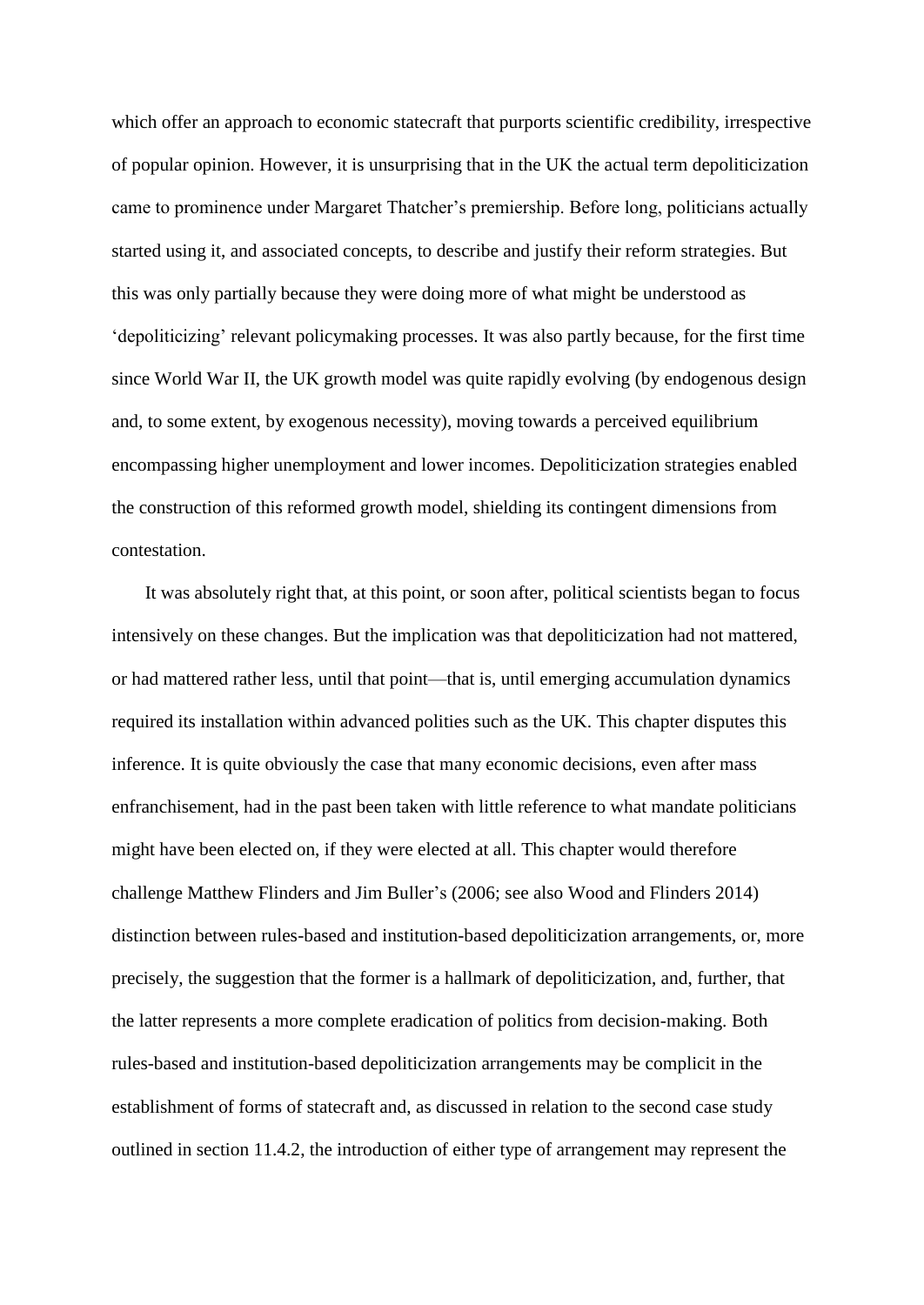politicization of economic policymaking in service of the growth model. The source of this problem is surely Burnham's failure to distinguish between an accumulation strategy and the institutions through which it is realized, which has made it possible for others to assume the meaning of depoliticization as a form of statecraft, and simply study its institutional embodiment. Analysts need to think more holistically about accumulation strategies, recognizing their political contingency, to better understand the institutional settings with which they interact and in which they are reflected.

## **Depoliticization in UK Economic Policy Since 2010**

The economic turmoil following the 2008 GFC and the formation of the coalition government—ostensibly scathing of its predecessor's approach to governance, especially the Conservative Party leadership—provides a useful opportunity to explore the relationship between growth models, technocratic institutions, and economic policy practice, and, in particular, the place of depoliticization strategies within this relationship. This chapter suggests that patterns of depoliticization have been indelibly shaped by the need to develop previous policy practice in a post-crisis environment, and are characterized by repoliticization as well as depoliticization, as elites have used the veneer of radical reform to pursue institutional stabilization strategies. The radical veneer very often encompasses a demonization of the political as an inherently destabilizing force, even though its construction is a profoundly political act.

The first case study focuses on the Help to Buy case in the context of the institutionalization of monetary indiscipline, and the second on the creation of the Office for Budget Responsibility in the context of the institutionalization of austerity. However, it is necessary to reflect briefly on the 'privatized Keynesianism' or 'Anglo-liberal' growth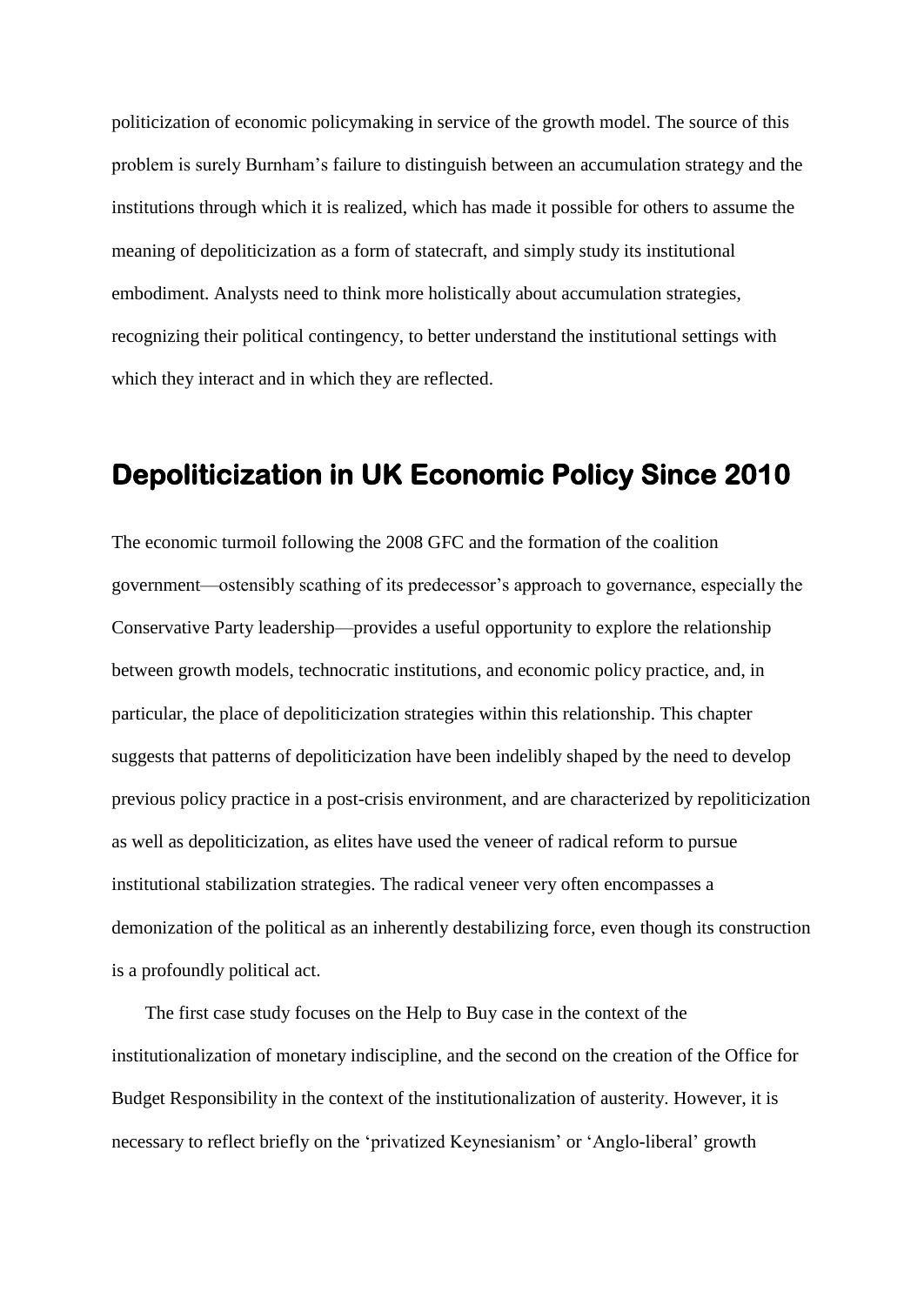model, which, this chapter argues, these developments support (Crouch [2009;](#page-28-5) Gamble [2009;](#page-28-6) Hay [2013\)](#page-28-7). While no more—and arguably less—politicized than the rules-based regimes that were to follow, Keynesianism as an economic policy doctrine coincided with elite strategies around managing imperial and industrial decline, requiring state intervention to protect core industries and institute large-scale welfare provision, through which the implications of decline could be mitigated, and the emergence of a consumer-led economy buttressed. As the contradictions of this model were exposed in the 1970s, elites pursued a services-led development model, which ultimately required higher levels of inequality, lower levels of pay and employment protection to maintain rates of profitability, and a greater role for private debt in maintaining consumption. Given mass enfranchisement, it was vital that the levers of state intervention were progressively removed from democratic control, or their use delegitimized, to avoid the emerging growth model and wealth distribution it protected being jeopardized.

Depoliticization in economic policy emerges in this context therefore as a profoundly political strategy, subject to intense political contestation, in the 1970s and 1980s to advance the emerging growth model and undermine alternatives around which opposition could cohere. None of the rules and institutions established in the name of depoliticization can be considered apolitical in any meaningful sense. The absence of growth, however, is the Achilles heel of all growth models, and the 2008 GFC undermined the prevailing patterns of fiscal discipline and monetary indiscipline that had previously sustained the growth model. In short, the state was again required to play a highly interventionist role within the economy yet the only way this could be justified without undermining the ideological basis of precrisis economic practice was to recast, in highly contradictory ways, previous instances of ostensibly depoliticized statecraft as acutely political in nature. Repeating the pattern evident since the abandonment of monetarism, depoliticization was even further entrenched as a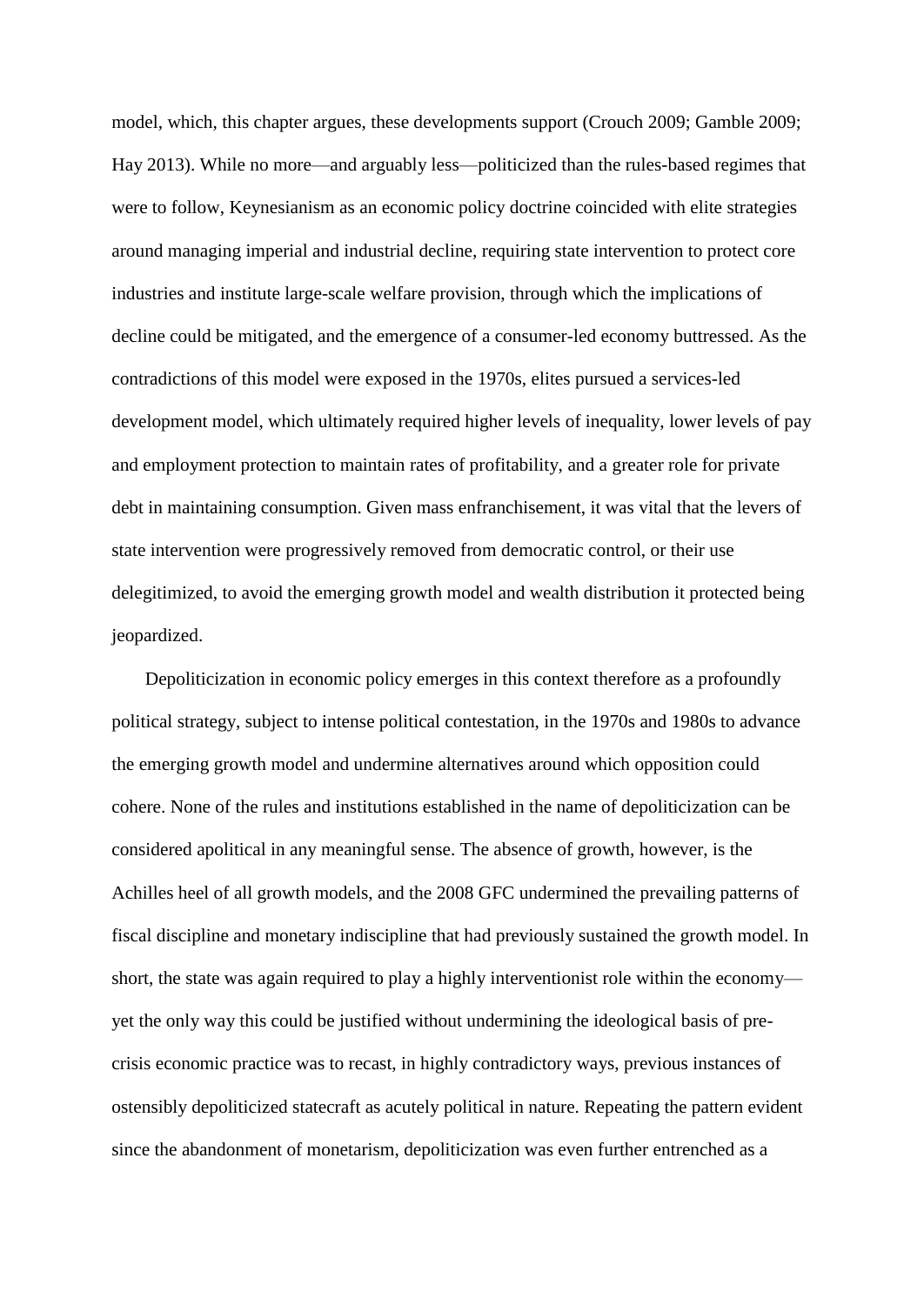governing principle, while policymaking elites actually acted to remove all technocratic constraints on their decisions.

#### **The Help to Buy Scheme and the Politicization of Mortgage Credit**

The key role that growth models play in conditioning depoliticization and repoliticization strategies is evident looking at the specific monetary and 'credit-easing' policies that have been pursued by Conservative-led governments in the UK throughout the post-crisis conjuncture. This period has been marked by both institutional continuity and change. On the one hand, the monetary policy response from the Bank of England—coordinated in tandem with the Treasury—was to initiate a prolonged period of unprecedented monetary loosening, with the bank cutting the base rate to 0.5 per cent in March 2009 and keeping it at that level for the longest time in its history (Monaghan [2015\)](#page-29-5). This deep cut in the base rate has gone some way to reducing the cost of servicing mortgage payments for existing homeowners. Similarly, quantitative easing has pumped huge quantities of liquidity into asset markets, buoying the stock market (and the incomes of wealthy asset-holders) (Green and Lavery [2015\)](#page-28-8). However, as Burnham has noted in a recent contribution, these novel policy fixes continue to be coordinated by the bank's Monetary Policy Committee and have occurred alongside an expansion of the bank's powers, particularly with respect to its new portfolio covering macro-prudential rules and financial regulation (Burnham [2014:](#page-27-2) 199). The pursuit of loose and unconventional monetary policy therefore represents a broad continuation of the 'depoliticized' mode of economic policymaking established before the crisis.

However, it is important to recognize that amid this continuity there has also been considerable change in the orientation of the state in relation to the UK's mortgage credit markets. Specifically, there was a growing politicization of the cost of mortgage credit under the Cameron government and a corresponding increase of state intervention in this policy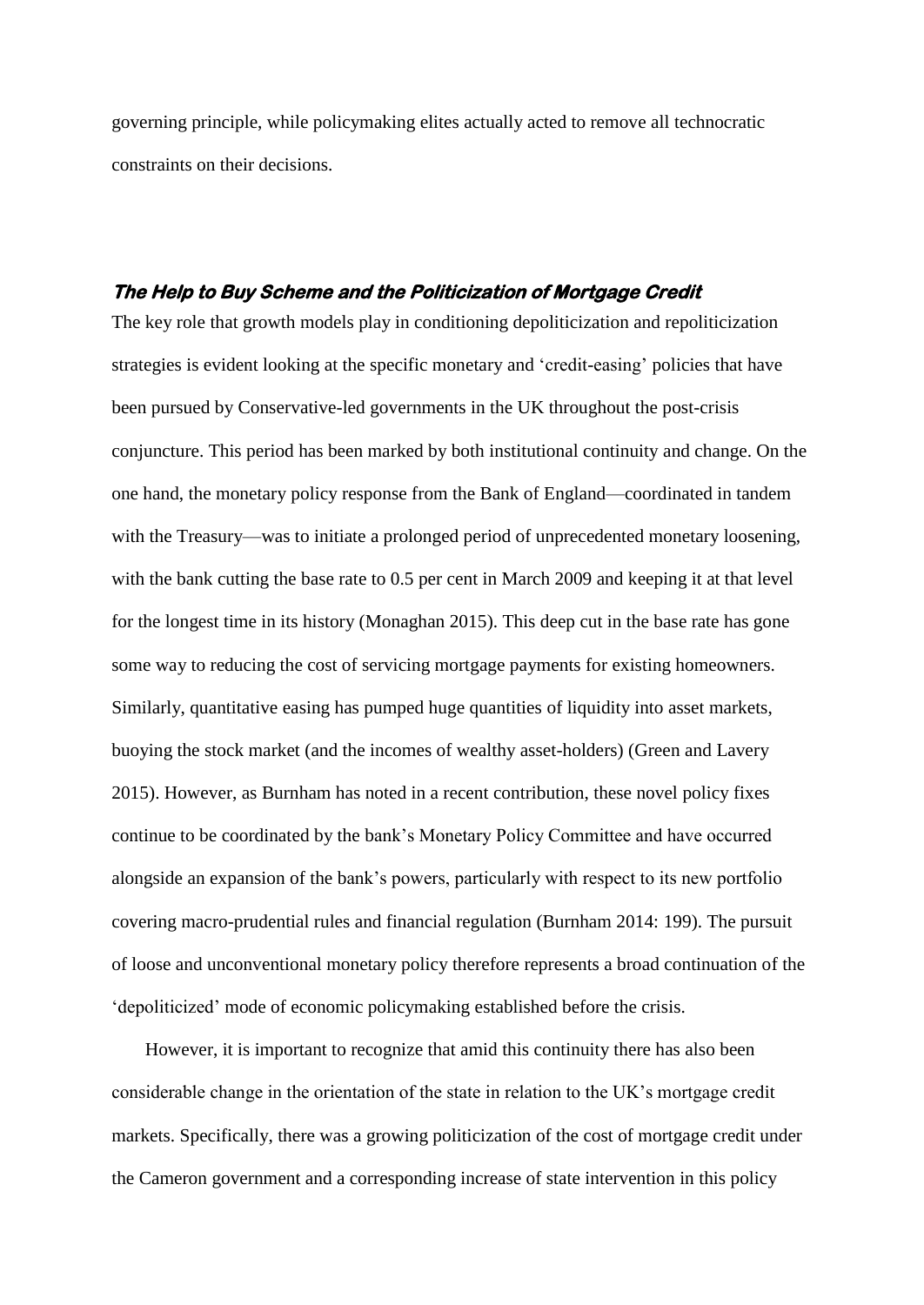area. The Help to Buy scheme, first announced in the March 2013 budget, is particularly revealing in this regard. Help to Buy was designed to respond to the fact that lenders were reluctant to advance high loan-to-value mortgages to potentially risky buyers (particularly first-time buyers) in the aftermath of the GFC. By 2013, mortgage lending had fallen 40 per cent below its pre-crisis peak while the number of property transactions had dropped by 60 per cent. High loan-to-value mortgages, which had accounted for just short of 10 per cent of all loans in the second quarter of 2007, had dropped to below 2.5 per cent in the second quarter of 2009 and remained there until late 2013. In other words, in a context of increased economic uncertainty, mortgage lenders were demanding much larger deposits from potential borrowers. As a result, it would have taken nineteen years for someone on an average salary to afford the average first-time buyer deposit. This acted as a considerable barrier to entry for first-time homebuyers; indeed, 62 per cent reported that punishingly high deposit rates acted as the principal barrier to accessing mortgage finance (Alakeson et al. [2013\)](#page-26-2).

Help to Buy was introduced in response to this perceived market failure. It involved two dimensions: the equity loan scheme and the Mortgage Guarantee Scheme (HM Treasury [2013b\)](#page-29-6). The equity loan scheme—introduced in 2013 and to be rolled out until 2020 (Stacey [2014\)](#page-30-1)—requires that borrowers advance 5 per cent of the value of the mortgage in a deposit. This was far lower than the average 'market rate', which, in July 2012, stood at 19 per cent (BBC News [2012\)](#page-26-3). The government then provides a loan (interest free for the first five years), which covers up to 15 per cent of the remaining deposit. The Mortgage Guarantee Scheme, conversely, represents an insurance policy for mortgage lenders. While the borrower again is expected to advance a 5 per cent deposit, the government guarantees up to 15 per cent of the remaining deposit in case of default. The goal of these two mechanisms is to encourage mortgage lenders to advance higher loan-to-value ratios, thereby allowing greater access to mortgage credit for those who can afford monthly repayments but who could not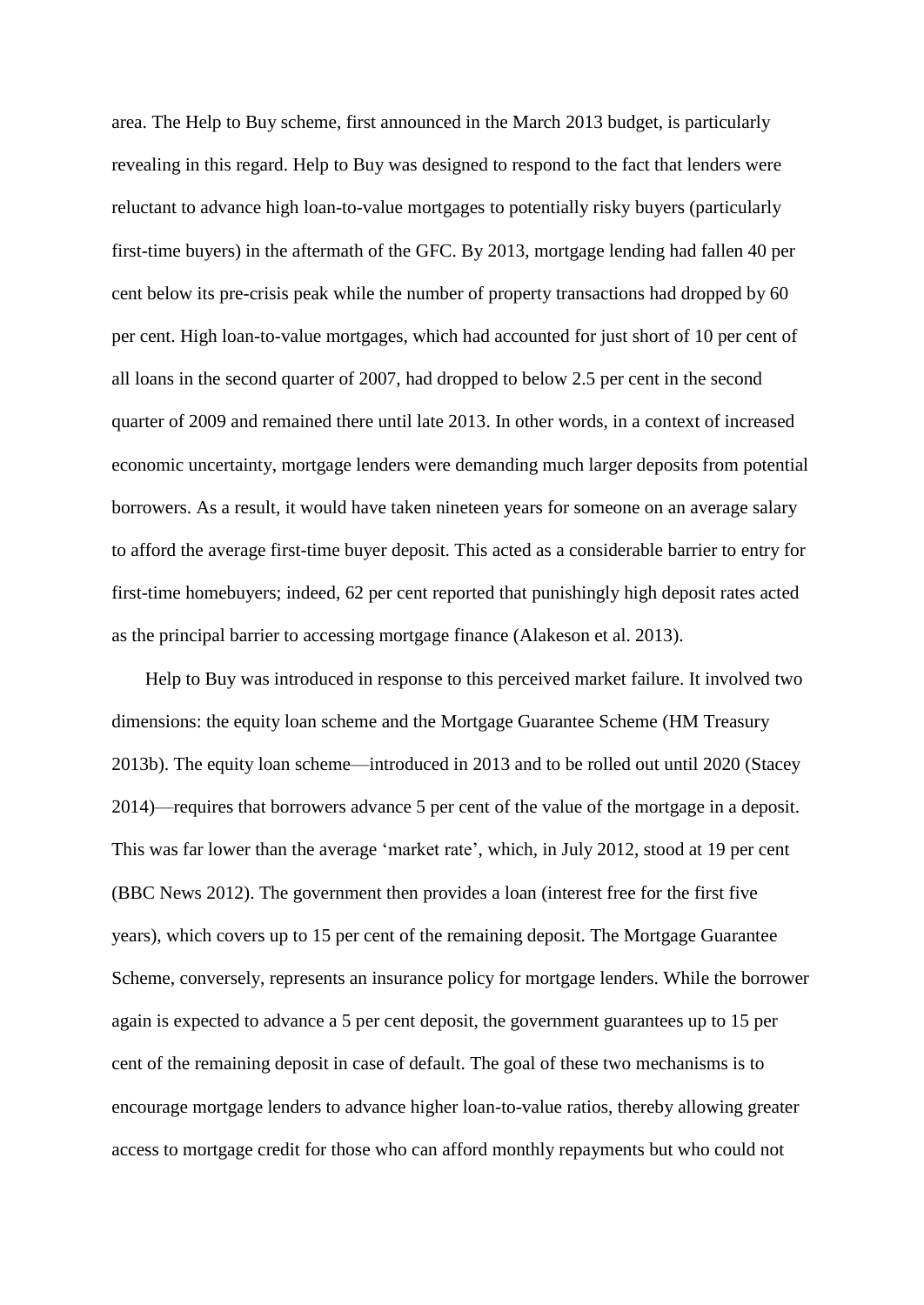afford high deposits. As articulated in George Osborne's correspondence with the Treasury Select Committee, the explicit goal of the policy is to return to a situation where median loanto-value ratios are at the level that prevailed in the pre-crisis period (Osborne [2014:](#page-30-2) 2).

Help to Buy has had a considerable impact in both the mortgage and the construction markets. In 2014, first-time buyers accessing mortgage finance had increased by 70 per cent relative to 2008, with a significant proportion of these mortgages resulting from the Help to Buy policy (Barrett [2015\)](#page-26-4). Partly as a result of this, the average cost of a deposit fell by over 7 per cent in 2014. In addition, the increased demand for new-build properties contributed to a boost to the construction industry, with, it is calculated, 50,000 new homes built up to 2015 as a result of Whitehall support (Armitage [2015\)](#page-26-5).

The relative merits and risks embodied in Help to Buy need not concern us here. What is significant is that the policy represents a clear *politicization* of the mortgage credit market. Throughout the pre-crisis conjuncture, the provision of mortgage credit had been largely depoliticized in the sense that its supply was left to private market actors. This was reflected in rapid spikes in loan-to-earnings ratios, which increased from 3.14 in 1998 to 5.86 in 2007 (Chamberlin [2009:](#page-27-7) 31). As a result, the provision of mortgage credit increased substantially throughout this period, to the extent that between 1997 and 2007 a record £1.2 trillion of new mortgage loans were made (Martin [2010:](#page-29-7) 41).

With Help to Buy, the state now bears a considerable risk in guaranteeing new mortgage loans: £3.5 billion of the government's capital budget was set aside to cover equity loans over the first three years of the policy and £130 billion was made available to fund the Mortgage Guarantee Scheme (HM Treasury [2013b\)](#page-29-6). While house prices continue their upward trajectory, the scheme will help to generate additional revenue for the government; however, in the event (which seems increasingly likely) that the housing market's upward price trajectory slows or even reverses, it will be taxpayers who ultimately bear the brunt of any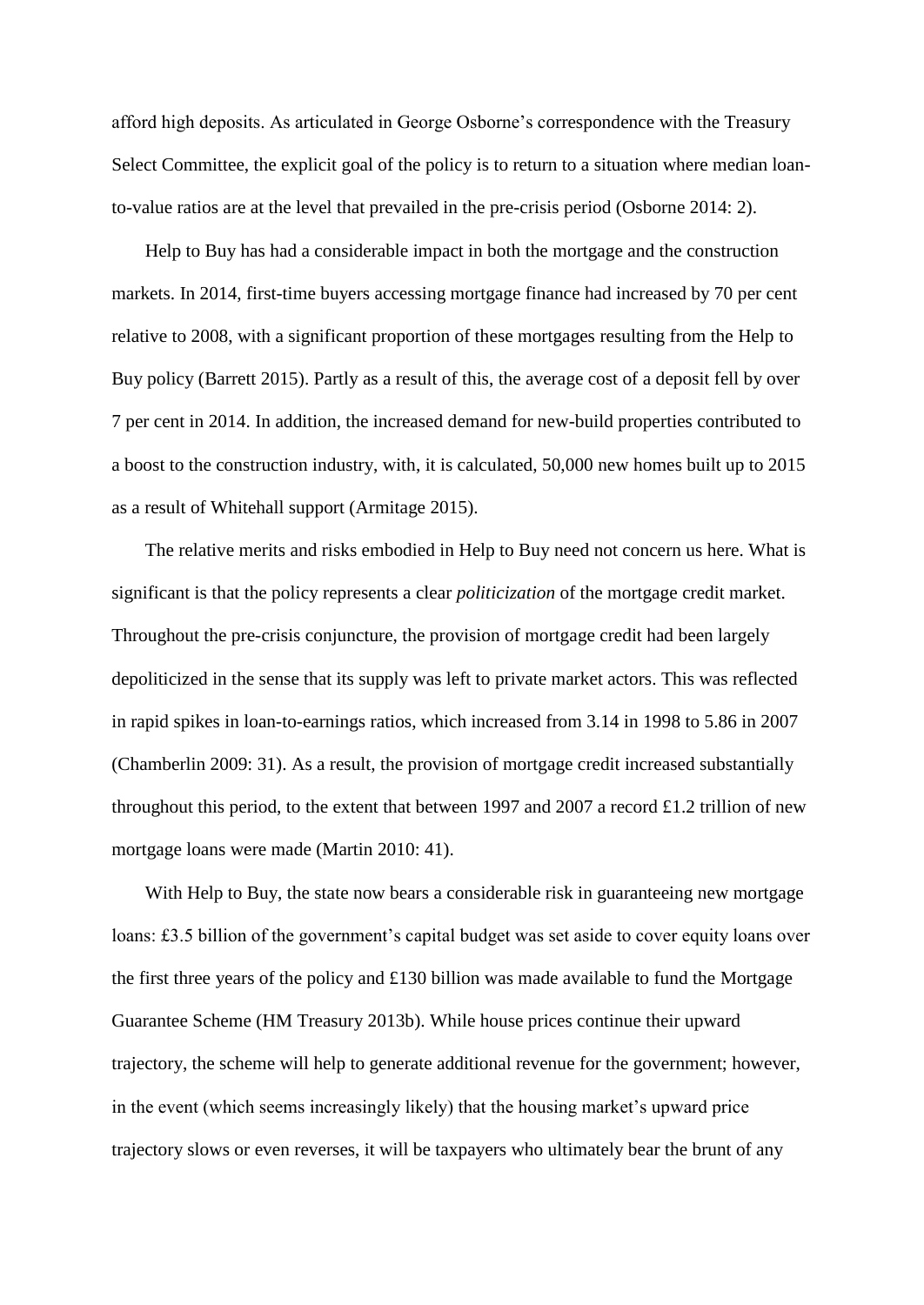defaults. This prospect reinforces the political incentive to secure increasing house prices, further entrenching the (now explicitly state-backed) logic of credit indiscipline so central to the UK's growth model.

The government has not pursued this policy of state subsidy for mortgage lenders and homebuyers in a clandestine manner. Rather, leading figures from the government have regularly touted the success of the policy and have sought to reap an electoral dividend from its perceived success in helping 'credit worthy, hardworking people to secure access to mortgage credit' (DCLG [2015\)](#page-28-9). As such, the issue of mortgage credit has not only been politicized, it has also been actively *moralized*, presented as an example of prudent and fair government intervention to secure the public good where the market has failed. Interestingly, however, in spite of this ostensible moralization, the policy continues to be *presented* in a somewhat depoliticized fashion. Control over the policy, it is argued, lies with the Bank of England (although Mark Carney, the bank's governor, insisted that the bank had no such veto (Stewart [2013\)](#page-30-3)). Furthermore, the meritocratic argument that 'hardworking families' deserve access to mortgage credit relies on a naturalistic logic that makes a necessary link between 'hard work' and homeownership. This in turn serves to naturalize and to (partly) depoliticize state intervention in this area.

The case of Help to Buy underlines the key point that to understand instances of depoliticization and repoliticization, a deeper understanding of the political-economic context within which policymakers find themselves is needed. The UK's growth model relies fundamentally on expanding access to household credit (Montgomerie and Büdenbender [2014\)](#page-30-4). Throughout the pre-crisis period, this underlying requirement was provided in a relatively depoliticized fashion as private actors took advantage of a relatively benign macroeconomic environment. In the contemporary period—one characterized by increased levels of uncertainty and risk—mortgage providers have been far less willing to lend to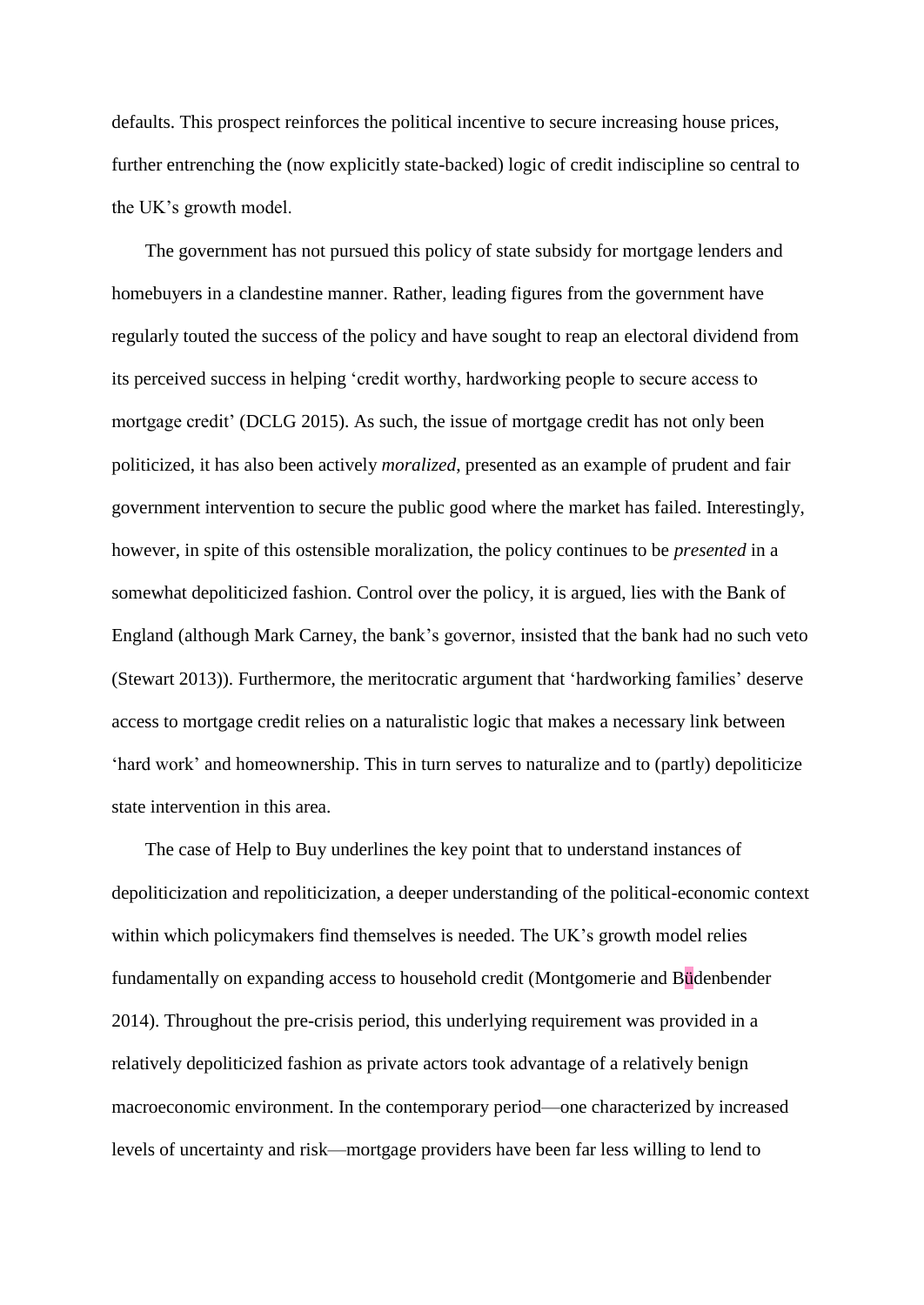households and to new entrants to the housing market. In response to this, through Help to Buy, the government has stepped in, not only politicizing the issue of access to mortgage credit (a key issue for strategically significant sections of the electorate), but also actively seeking to reap a political dividend in this area. The key point is that understanding this process through a narrow 'depoliticization' policy lens and abstracting this from the broader political-economic context can lead scholars to miss the crucial underlying dynamics that have driven this emergent form of repoliticization.

#### **The Office for Budget Responsibility and the Institutionalization of Austerity**

This chapter argues here that the creation of the Office for Budget Responsibility (OBR)—a new, ostensibly technocratic institution of fiscal policymaking—actually represents a relaxation of a rules-based macroeconomic paradigm, and strengthens rather than constrains the power of central government. The question of whether central government has greater *discretionary* power when some fiscal policy functions have been outsourced to a seemingly independent body is an important one (which could, in fact, be argued either way in this case), but focusing on this question means the profoundly political agenda that underpins institutional reform may be overlooked.

A brief history of rules-based fiscal policy in the UK (some elements of which also encompass monetary policy and were therefore alluded to in section 11.4.1) is necessary to contextualize the OBR's novelty. The adoption of Keynesian techniques after World War II did not encompass any formal rules, but clearly represented a growing tendency for economic theory to take on a more prescriptive tone in relation to fiscal and monetary policy—though principally due to Abba Lerner's interpretation of how Keynesian theory should be applied and, in particular, Lerner's approach to 'functional finance', rather than any rigid instructions from Keynes himself (Aspromourgos [2014\)](#page-26-6). That the emergence of monetarism within the UK economy is generally seen as the birth of depoliticized statecraft is consistent with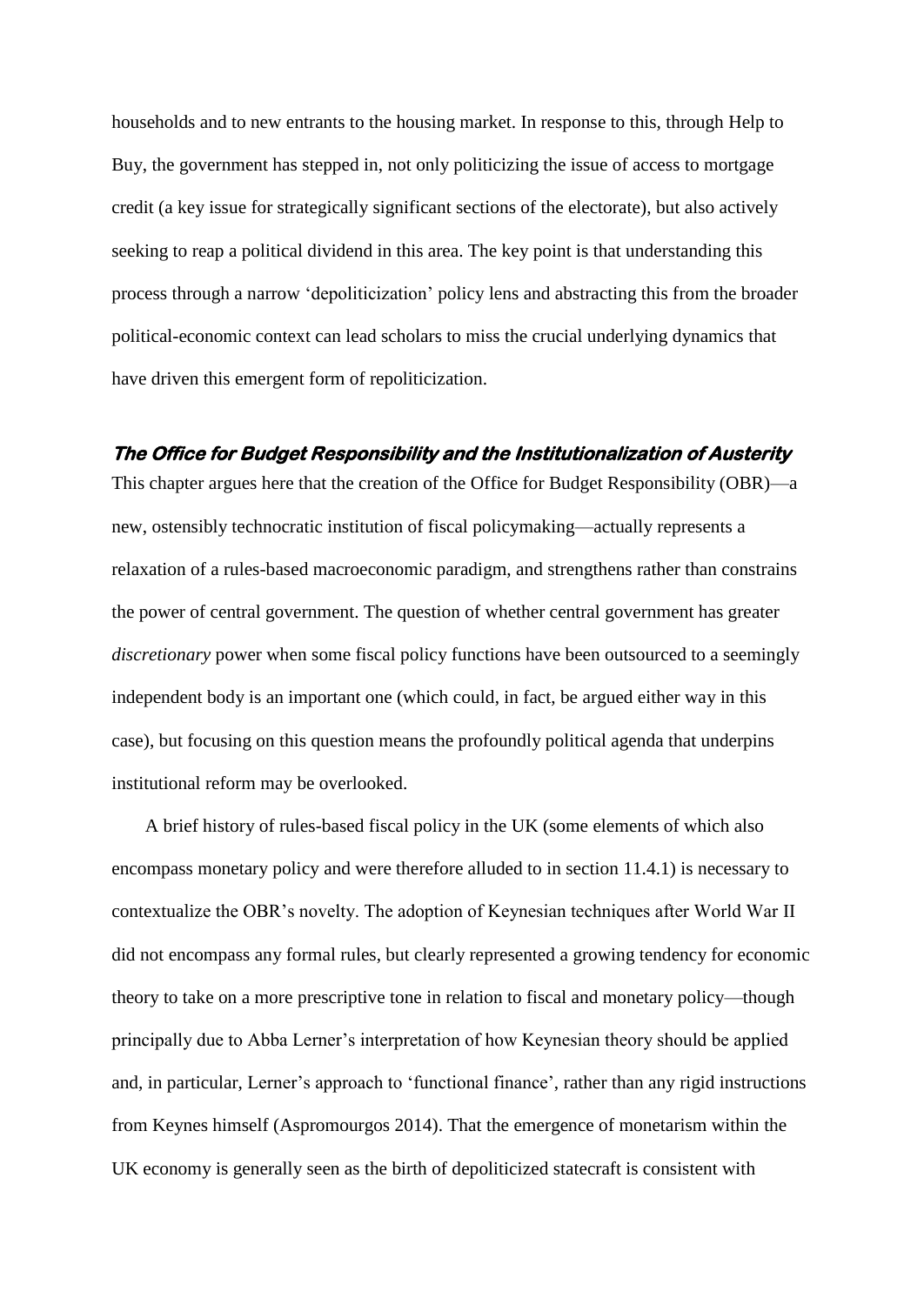established frameworks for the analysis of depoliticization, but is therefore rather anachronistic. Monetarists advocated a stricter set of rules, including around government spending, which was presented as a remedy for Keynesianism's statism, which implicitly afforded elected politicians too substantive an economic role. It is this justification of monetarism—at root, an ideological perspective—that appears to form the basis of the analytical notion that rules-based policymaking is apolitical or certainly less political. Yet there is no a priori reason to assume that a formalization of certain rules, invariably involving more technocrats in decision-making functions, is a less political policymaking process, when these rules were the product of intense political struggle. This assumption is surely a barrier to understanding.

Furthermore, the Thatcher government essentially abandoned monetarism during its first term. It maintained a strong interest in controlling inflation, albeit orchestrated through labour market flexibility rather than conventional macroeconomic policy; Thatcher's fiscal and monetary policy agendas were at times, in fact, fairly expansive (Pepper and Oliver [2001\)](#page-30-5). It is interesting, however, that the ostensible abandonment of monetarism was never publicly espoused by the Thatcher government, and many monetarist theorists remained in advisory roles for several years. The implication is surely that while fiscal policy had become *less* rules-based or theory-derived, the presentation of policymaking as being based on scientific principles retained its appeal to policymakers, even though the science in question had been discredited. Seeking to understand where economic policy sat on a spectrum of politicized to depoliticized in these circumstances is clearly extremely challenging. What seems clear is that depoliticization as a form of policymaking had little appeal to the most influential policymakers. Its invocation is a political act designed to justify or obscure other objectives.

Gordon Brown, as Chancellor of the Exchequer after 1997, sought to re-establish rulesbased fiscal policy by explicitly founding his economic stewardship on adherence to fiscal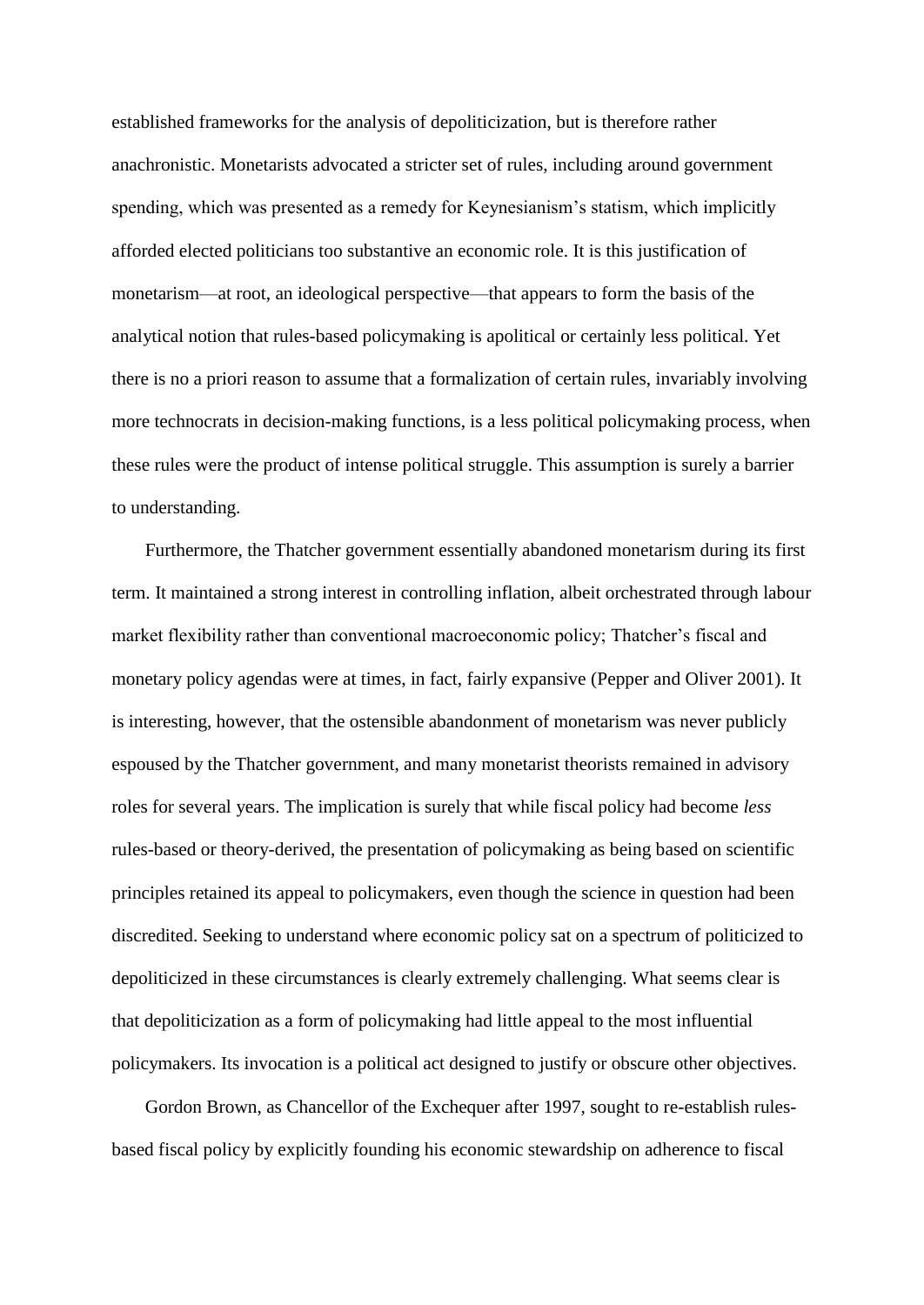rules. While the development strategy he sought to pursue was essentially that of his Conservative predecessors, it seemed that the political rationale for valorizing depoliticized fiscal policy was even stronger for a Labour chancellor, as he sought to confound expectations of fiscal expansion. The 'golden rule', introduced in 1998, was one of several fiscal policy principles outlined by Brown in his first budget statement. It stipulated that, over an economic cycle, government could borrow only to invest (which would benefit future generations repaying public debt) rather than to fund current spending (which apparently benefits only the direct recipients). The most important of the other rules was the 'sustainable investment rule', which mandated that public debt would not be allowed to rise above 40 per cent of gross domestic product (GDP), even if the government were borrowing to invest. It would be inaccurate to suggest that these rules were based on a grand economic theory contra conventions associated with Keynesianism and monetarism—yet this is in itself indicative of their importance to the evolution of rules-based policymaking.<sup>1</sup> The rules were self-imposed but also self-authored; they arose from a general attitude favouring economic prudence rather than being lifted from an economic textbook—by necessity, given the somewhat arbitrary nature of the specific constraints. They were also rather lenient, as Ben Clift and Jim Tomlinson argue:

[T]he golden rules would have ruled out little of what had been done in British policy in the post-war years *except by New Labour's immediate predecessors*. Overall, therefore, if the golden rules brought New Labour credibility, they did so without preventing a big rise in public spending (including both investment and current

1

 $1$ . The partial exception is Gordon Brown's endorsement of post-neoclassical endogenous growth theory—essentially a form of neoclassical economics that recognizes a role for the state, as well as the market, in establishing appropriate incentives for private investments. It did not offer a blueprint for New Labour's macroeconomic policy, but indicates its broad acceptance of the neoclassical paradigm. Indeed, perhaps its most important implication is that it indicates a belief within New Labour that the economics discipline could be mined for guides to economic policy action, irrespective of whichever theory appeared to be in vogue at any particular point in time.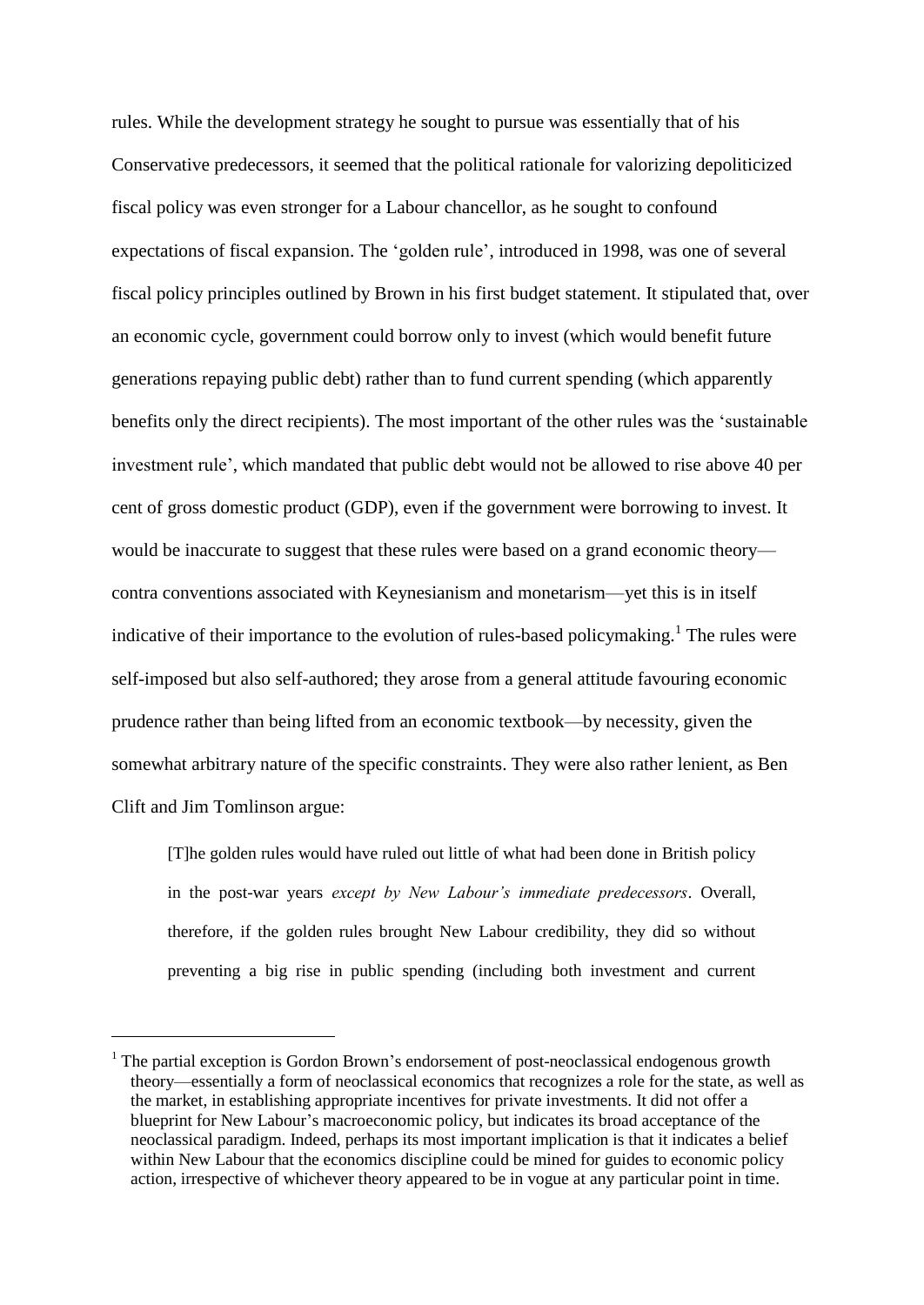spending) and a big rise in borrowing. (Clift and Tomlinson 2007: 65; emphasis in original)

Brown therefore replicated the depoliticization strategy of the monetarists, while retaining significant room for manoeuvre. Nevertheless, as it did for the monetarists, it was occasionally necessary to redefine the rules. Brown's decision to manipulate the assessment of the golden rule in 2005, by altering the start date of the economic cycle (which essentially enabled additional borrowing), might appear to corroborate Flinders and Buller's argument that, in not outsourcing fiscal policy to an independent body, a rules-based approach is a less complete form of depoliticization. However, to conclude simply that New Labour's golden rules represented an incomplete depoliticization would be to overemphasize the extent to which issues around politicization represent a genuine real-world dilemma for elite actors. If depoliticization is instead understood as a strategy or narrative used, to a greater or lesser extent, in the exercise of political power, then manipulating fiscal rules is no more a political act than creating or accepting the rules.

In fact, while Brown's 2005 decision may have been criticized or even ridiculed at the time—and left him vulnerable later to the charge of reckless economic stewardship—altering the periodization of the economic cycle (which is of course an inherently contestable analytical device) is not something that in most circumstances would raise eyebrows among economists. The broader story here is that the rules were used as a rather artificial demonstration of New Labour's commitment to a neoclassical paradigm. This commitment also required that the rules were occasionally relaxed, when the numbers attached somewhat arbitrarily to the rules appeared to conflict with perceived market conditions. This is not a case of depoliticization gone wrong, but rather the adoption of a policy mode best suited to the exigencies of the growth model at that time. Gordon Brown's fiscal rules signified to capital markets that the risks apparently associated with demand management were to be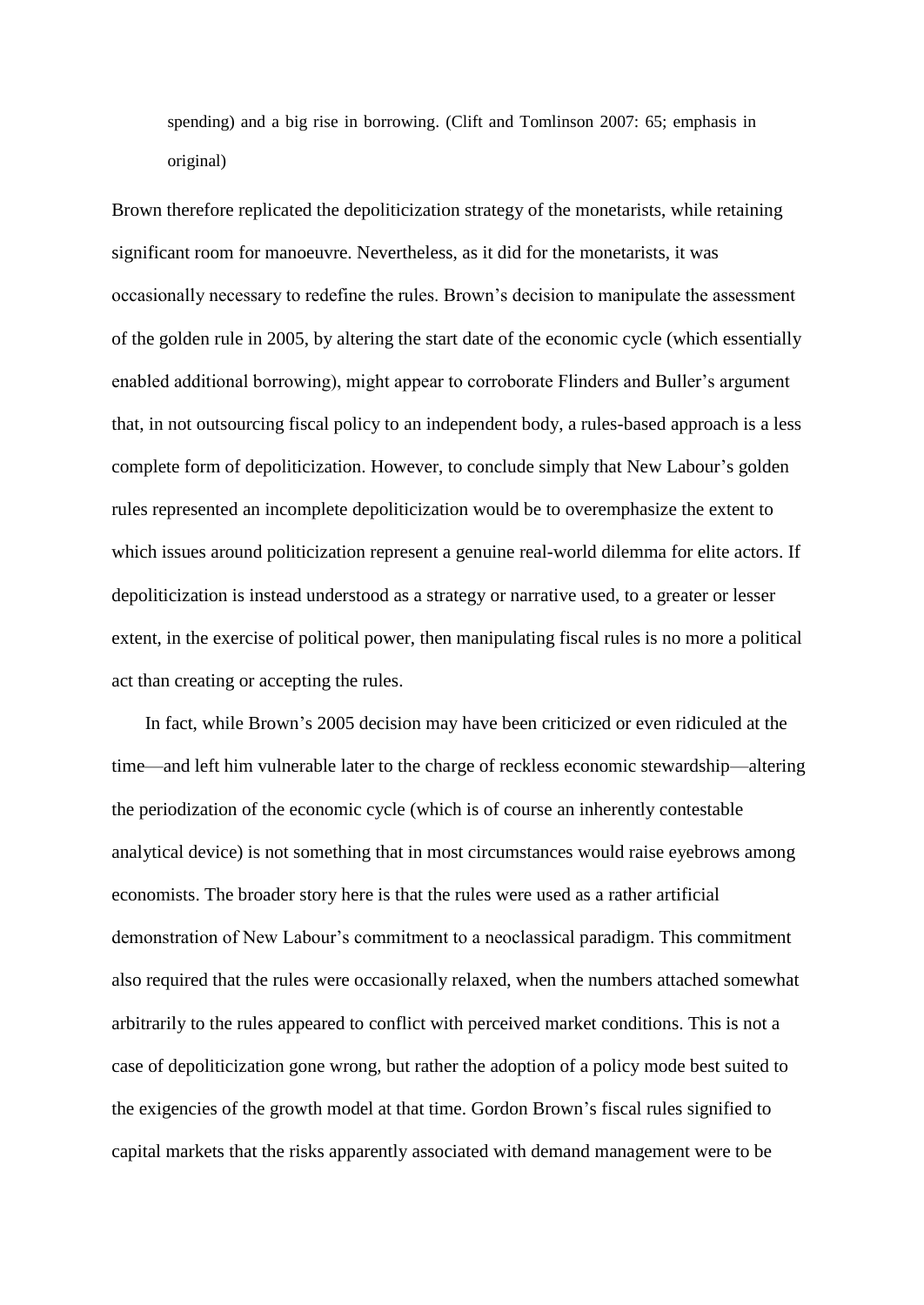minimized, yet flexibility within these rules was required to enable significant supply-side investments, to maintain competitiveness within the global economy. Of course, the rules were stretched beyond breaking point in 2008. Although it hardly needs to be pointed out, it was the failure of the growth model that led to the rules being broken, not the rules being broken that led to the failure of the growth model. Yet it is interesting to consider whether the analytical framework around depoliticization prevalent in UK political science serves to obscure this quite obvious conclusion. Although academics in this field usually adopt a critical tone regarding instances of depoliticization, by taking instances of rule-breaking at face value rather than focusing on the political basis of the entire rules-based framework, analysis may have inadvertently fed the conservative narrative around New Labour's recklessness.

The perceived need for an organ of the state dedicated to budget responsibility is the centrepiece of this narrative. In general, it is clear that the Conservative Party's economic policy agenda has served, by design, to defend the pre-crisis growth model in the UK, albeit in a slightly modified form. It has frequently adopted rhetorical positions that offer the illusion of radical change, such as the discourse around economic 'rebalancing', which in fact support *continuity* in economic policy practice (Berry and Hay [2016\)](file:///C:/Users/Sally/AppData/Local/Temp/Temp3_Files_to_Copyeditor_13_February_2017.zip/Files_to_Copyeditor_13_February_2017/Pre-edited%20files/Rebalancing%23Ref9). Similarly, the Conservative Party appears to have been highly successful in adopting the mantra of depoliticization for the same purpose, as New Labour's approach is said to have been too political; this rhetorical strategy lies behind the establishment of the OBR. Crucially, even if the OBR can be understood as a more complete form of depoliticization, in a conventional sense, its creation would remain a highly political endeavour. Yet even this assumption can be challenged. The OBR's role is not to impose fiscal rules, but to oversee in general the probity of fiscal policy. Its creation is based on the premise that even where there are rules, politicians cannot be trusted to follow them. Tellingly, however, the Conservative Party had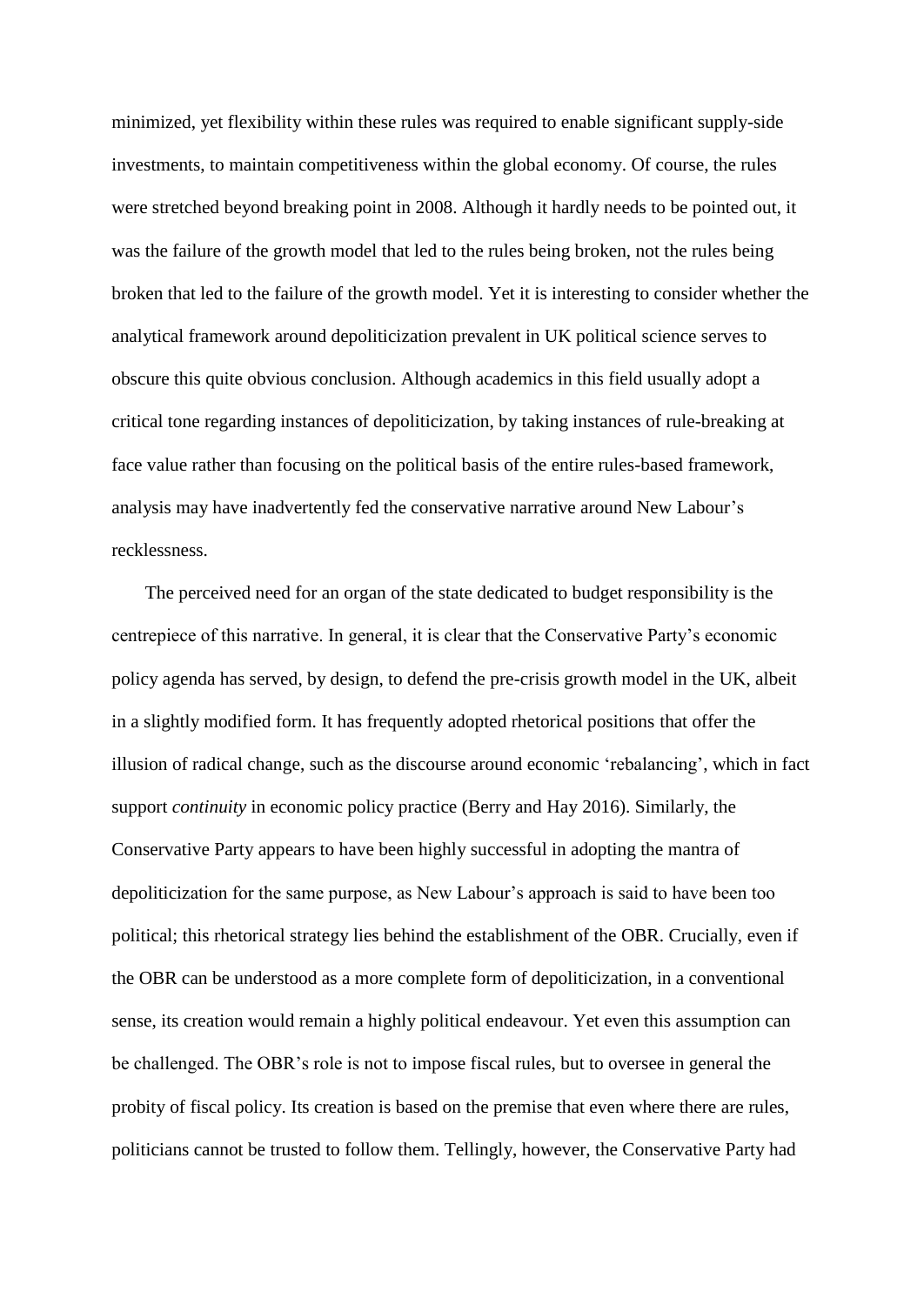actually set up the OBR when in opposition in 2009; the taxpayer-funded OBR established in 2010 even retained the same leadership as the Conservatives' shadow OBR—that is, prominent economist Sir Alan Budd. Budd was of course a political appointee and a Conservative supporter, but the fact that he was an academic economist seems to override this. The Conservative Party therefore continued the trend evident under New Labour towards worshipping the economics profession as a whole, rather than particular economic theories. Accordingly, although this might appear to be a semantic point, the OBR is staffed by individuals who would be classified as economists, rather than with Treasury mandarins merely trained in economics, who had previously been responsible for economic and fiscal forecasting within government. In practice, the type of people—and indeed, in the first instance, the actual individuals—appointed to these roles are one and the same, yet the subtle change of emphasis allowed the coalition to draw on the legitimacy of a supposedly depoliticized agency to further its highly politicized fiscal agenda.

The implication is that strict rules are no longer needed, because the watchdog is beyond reproach. This is not depoliticization in any meaningful sense, but rather an instance of misdirection by a government whose commitment to a given growth model required it to operate in a more fiscally expansive fashion (while espousing the opposite). The coalition government offered the illusion of being monitored, but strictly controlled which aspects of public spending were being monitored in practice. The idea of austerity fits the Conservative Party's ideological perspective, but, narrowly defined, is actually quite an uncomfortable fit in terms of designating its fiscal policy agenda (Berry [2016\)](#page-26-7). The failure of austerity is rendered acceptable, however, by the existence of the OBR, because the failure is reassuringly explained by experts, and then forecast to happen anyway at some future point. The curious case of the government's abandonment of its 'plan A' for austerity illustrates this point. It is quite clear that George Osborne halted the cuts to public spending, and tax rises,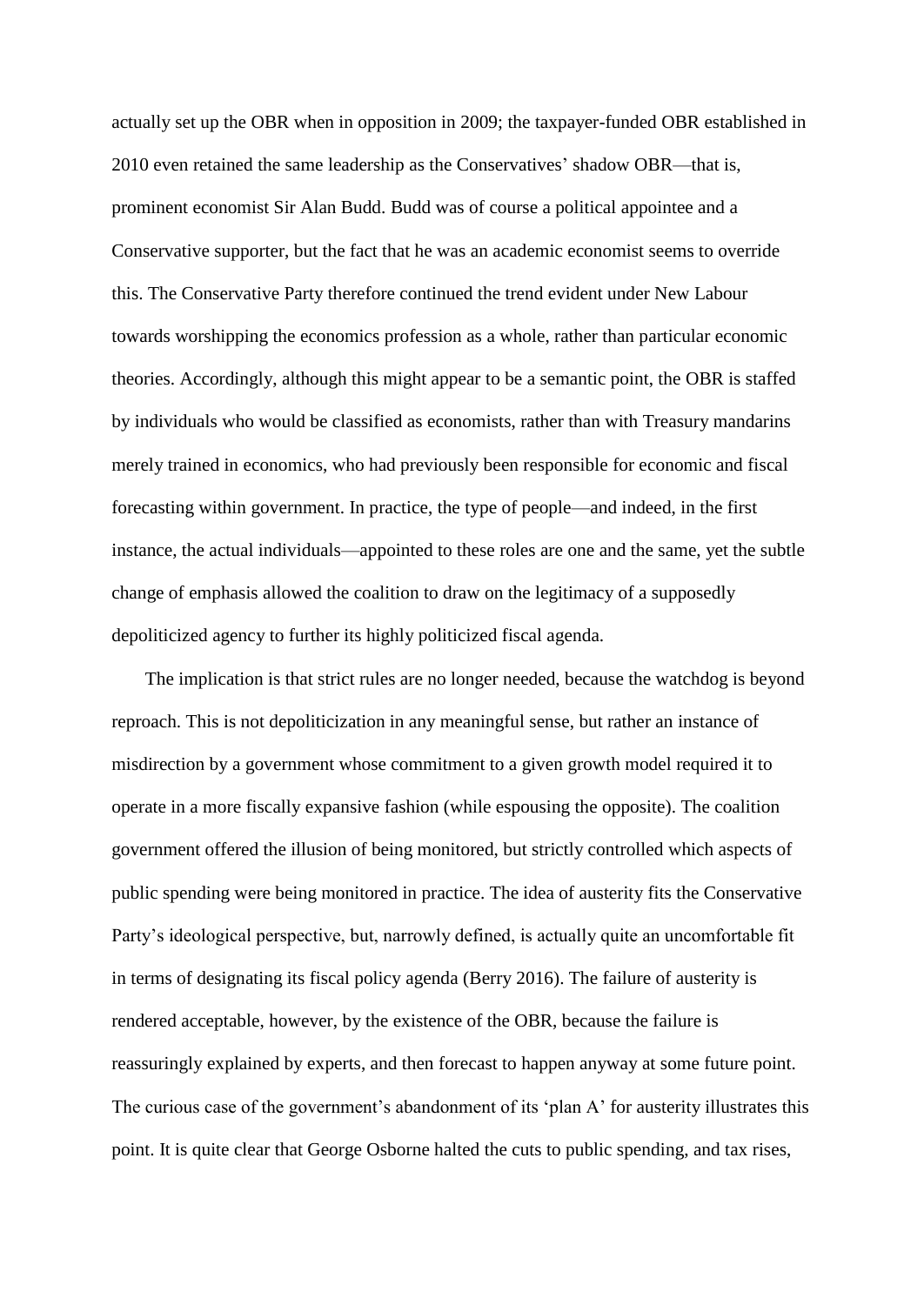during 2011–12 when it became evident that a private sector-led recovery would be far too prolonged (Portes [2013\)](#page-30-6). This eventually became clear in the OBR's [\(2013\)](#page-30-7) own analysis of the public finances, although was not explicitly publicized at the time, precisely because fiscal policy had been so effectively depoliticized by Osborne's discourse and reforms. The depoliticizing strategy of establishing the OBR, and the depoliticizing discourse of austerity, allowed Osborne not only to pursue a politicized fiscal agenda in support of a growth model in crisis, but also to radically alter this agenda without losing any of the credibility that the logic of depoliticization had paradoxically bestowed on plan A.

Crucially, as the above suggests, the OBR's analyses occasionally make Osborne look bad, but this merely serves to reinforce the sentiment that politicians are unreliable, therefore undermining the case for an interventionist and redistributive approach to fiscal policy. In fact, Budd was quickly replaced as the head of the OBR by Robert Chote, previously of the Institute of Fiscal Studies. Chote is widely considered, even by Osborne's political opponents, to be a more independent voice. Osborne has learned on the job that the occasional slip-up, exposed by the watchdog, will not substantively undermine the long-term political agenda, but instead reinforces the sense that his approach is credible, even when the economic outcomes are poor. Of course, it might be plausible to argue that the depoliticization framework would *not* treat the creation of the OBR as a more complete form of depoliticization, because the thing that is being re-institutionalized outside central government (forecasting) is not quite the same as the thing that was previously covered by fiscal rules (actual spending and borrowing levels). But this discrepancy actually supports our argument rather neatly: the public has deliberately not been made aware of this discrepancy, but instead encouraged to assume that George Osborne has placed himself under even tighter fiscal constraints than his predecessor.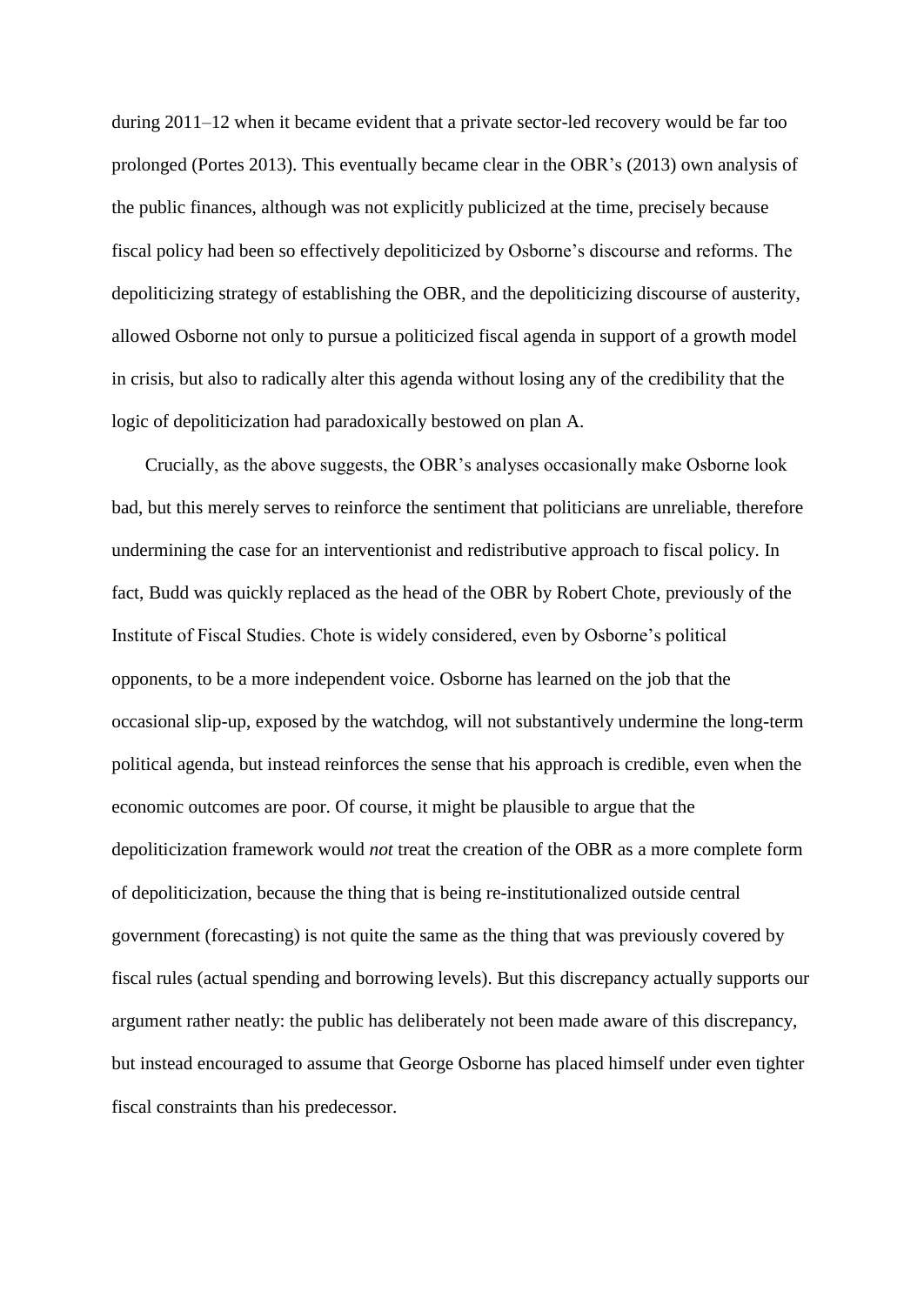Of course, it should also be recognized that, following the election of a Conservative majority government, Osborne complemented his institution-based fiscal policy depoliticization with a rules-based approach, by legislating for the achievement of a budget surplus in most economic circumstances through the Charter for Budget Responsibility, and by introducing a cap on overall welfare expenditure from 2016–17. Neither seems to be particularly concrete; the Conservative government is unlikely to achieve a budget surplus even by the early 2020s, and the welfare cap is certain to be breached. Yet we now appear to have arrived at the quite remarkably paradoxical circumstance whereby the government's failure to stick to fiscal rules serves not to elicit negative views of the rule-breakers, but rather of politicians who are not even prepared to attempt to adhere to fiscal rules, since budget responsibility is now prioritized above all other policy objectives. Politicians inevitably break rules, even self-imposed ones, because they are untrustworthy, and the best and most competent politicians are those who recognize their own fallibility, and therefore the undesirability of an interventionist economic policy. The existence of the OBR is crucial to this discursive logic. That such circumstances have been reached while the coalition and Conservatives have embarked on a significant programme of economic intervention to restore the pre-crisis growth model demonstrates the limitations of taking depoliticization as a form of policymaking at face value.

# **Conclusion**

This chapter has advanced an account of depoliticization that seeks to place the research agenda firmly back within the original problematique as articulated by Peter Burnham—that is, as part of a holistic account of the governance of state–capital–labour relations in capitalist society. However, it has sought to go beyond the abstract-simple analysis advocated by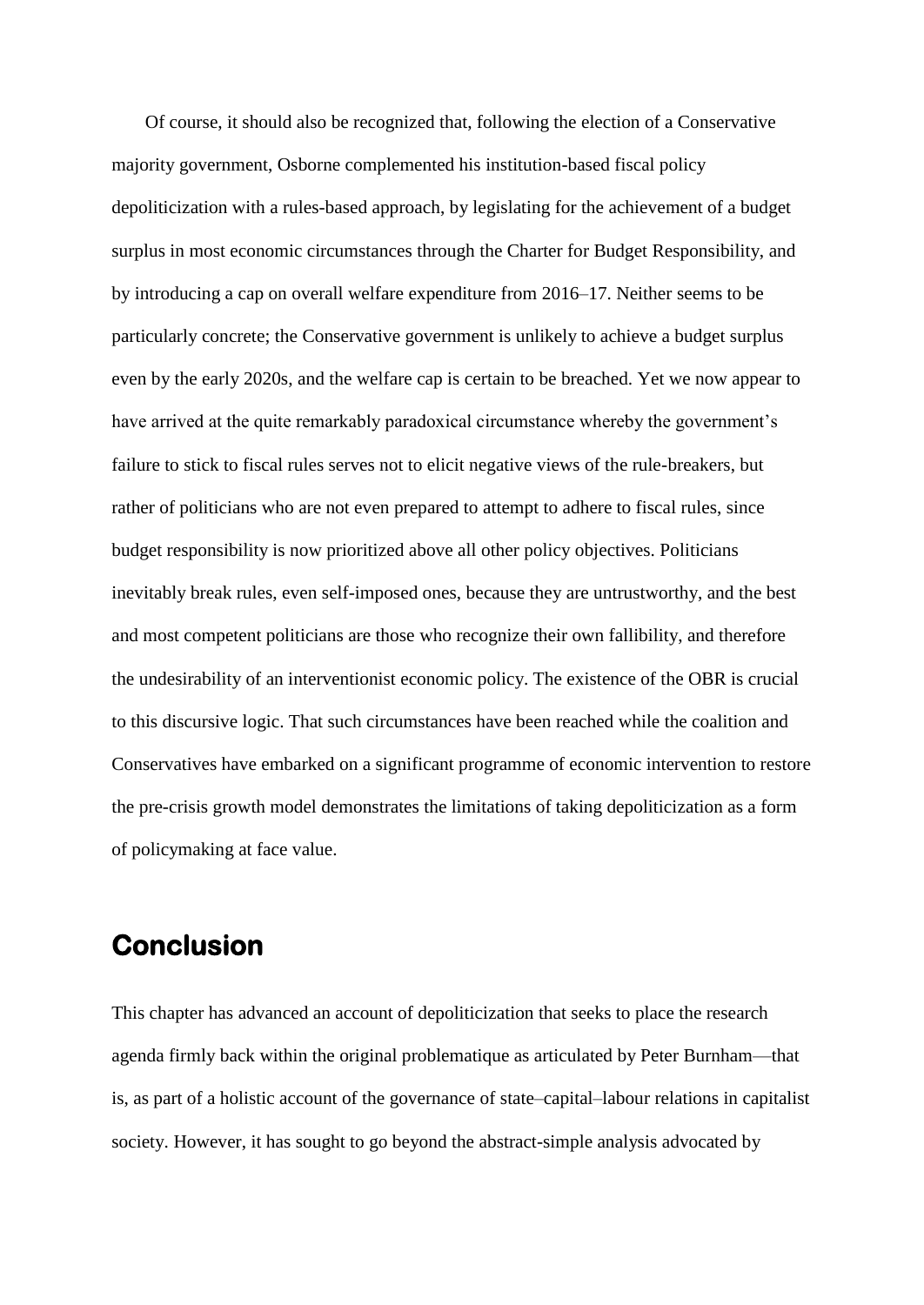Burnham by tracing the various ways that social conflict anticipated by depoliticization strategies is institutionally grounded in specific spatio-temporal contexts, having argued that Burnham's failure to take institutions seriously in this regard has encouraged scholars to fill this analytical gap by focusing on the character of depoliticized policymaking processes rather than their wider significance for capitalist relations. Analysts need to move beyond abstract accounts that focus on the 'circuit of capital' and the capitalist mode of accumulation understood in its broadest sense, and seek to account for the complex ways in which distinctive accumulation systems are stabilized and reproduced by distinctive constellations of extra-economic institutional forms.

Our analysis of the UK case, particularly economic policy since 2010, reveals the complex interplay between the UK growth model, its institutionalization, economic crisis, and shifting patterns of depoliticization and repoliticization. The case of Help to Buy reveals an important change in the UK state's relation to the provision of mortgage credit in the postcrisis conjuncture. Whereas in the pre-crisis period, mortgage credit had been supplied in a largely 'depoliticized' manner by private sector institutions, in the post-crisis period, the government has played an increasingly prominent role in intervening in this policy area. However, this repoliticization of mortgage credit can only be understood if the crucial underpinnings and drivers of the UK's distinctive finance-led growth model are acknowledged. Patterns of depoliticization and repoliticization do not occur in a vacuum; they are strongly conditioned by the overriding economic context and the constraints and opportunities this produces for policymakers. The narrative around the OBR, in contrast, sees the discursive logic of depoliticization employed extensively even as the institutional constraints around fiscal policy are loosened. This highlights the danger of focusing narrowly, as is the tendency of the depoliticization literature, on the institutions of depoliticized policymaking at the expense of the economic policy agendas replete in their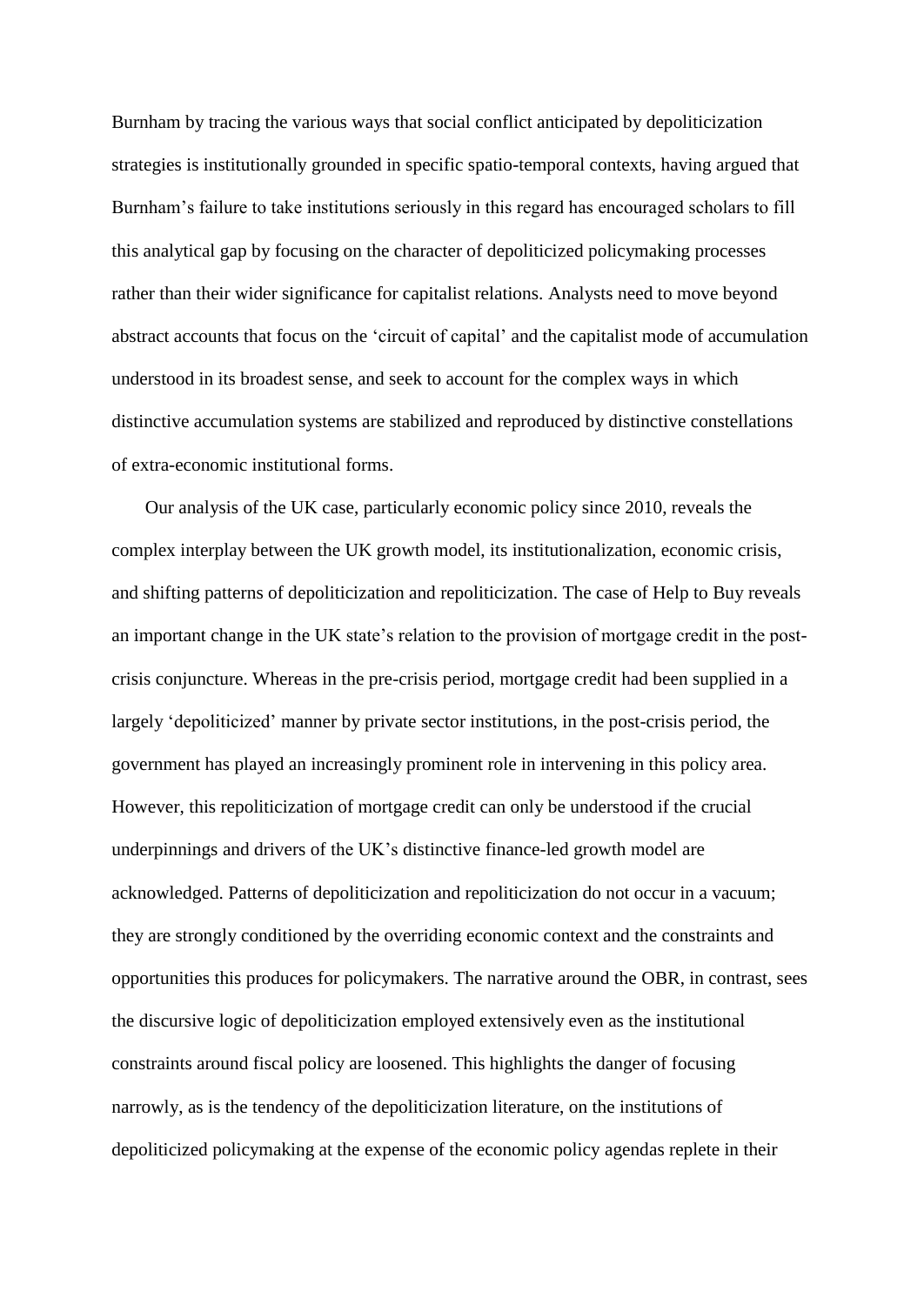genesis. Our approach therefore offers an important step towards a comparative political economy of depoliticization, insofar as it outlines a conceptual framework for appraising the relationship between discourses and strategies of depoliticization and growth models.

#### **References**

- <span id="page-26-1"></span>Aglietta, M., 1976. *A Theory of Capitalist Regulation: The US Experience*, London: Verso.
- <span id="page-26-2"></span>Alakeson, V., H. Fearn, and G. Cory, 2013. *One Foot on the Ladder: How Shared Ownership Can Bring Owning a Home into Reach*, London: The Resolution Foundation. http://www.resolutionfoundation.org/wp-content/uploads/2014/08/One-foot-on-theladder.pdf.
- <span id="page-26-5"></span>Armitage, J., 2015. 'Help to Buy and Other State Support Built These Housebuilders Bonuses'. *The Independent*, 11 August.

http://www.independent.co.uk/news/business/comment/help-to-buy-and-other-statesupport-built-these-housebuilders-bonuses-10449265.html.

- <span id="page-26-6"></span>Aspromourgos, T., 2014. 'Keynes, Lerner and the Question of Public Debt'. *History of Political Economy* 46(3): 409–33.
- <span id="page-26-0"></span>Baccaro, L., and J. Pontusson, 2016. 'Rethinking Comparative Political Economy: The Growth Model Perspective'. *Politics & Society* 44(2): 175–207.
- <span id="page-26-4"></span>Barrett, C., 2015. 'Number of First-Time UK Homebuyers Hits 7-Year High, Says Halifax'. *The Financial Times*, 6 January. http://www.ft.com/cms/s/0/3053531e-9580-11e4-b3a6- 00144feabdc0.html#axzz3jAdJklHB.
- <span id="page-26-3"></span>BBC News, 2012. 'Mortgage Deposits Drop Below 20% for First-Time Buyers'. *BBC News*, 12 September. http://www.bbc.co.uk/news/business-19568911.
- <span id="page-26-7"></span>Berry, C., 2016. *Austerity Politics and UK Economic Policy*, Basingstoke, UK: Palgrave.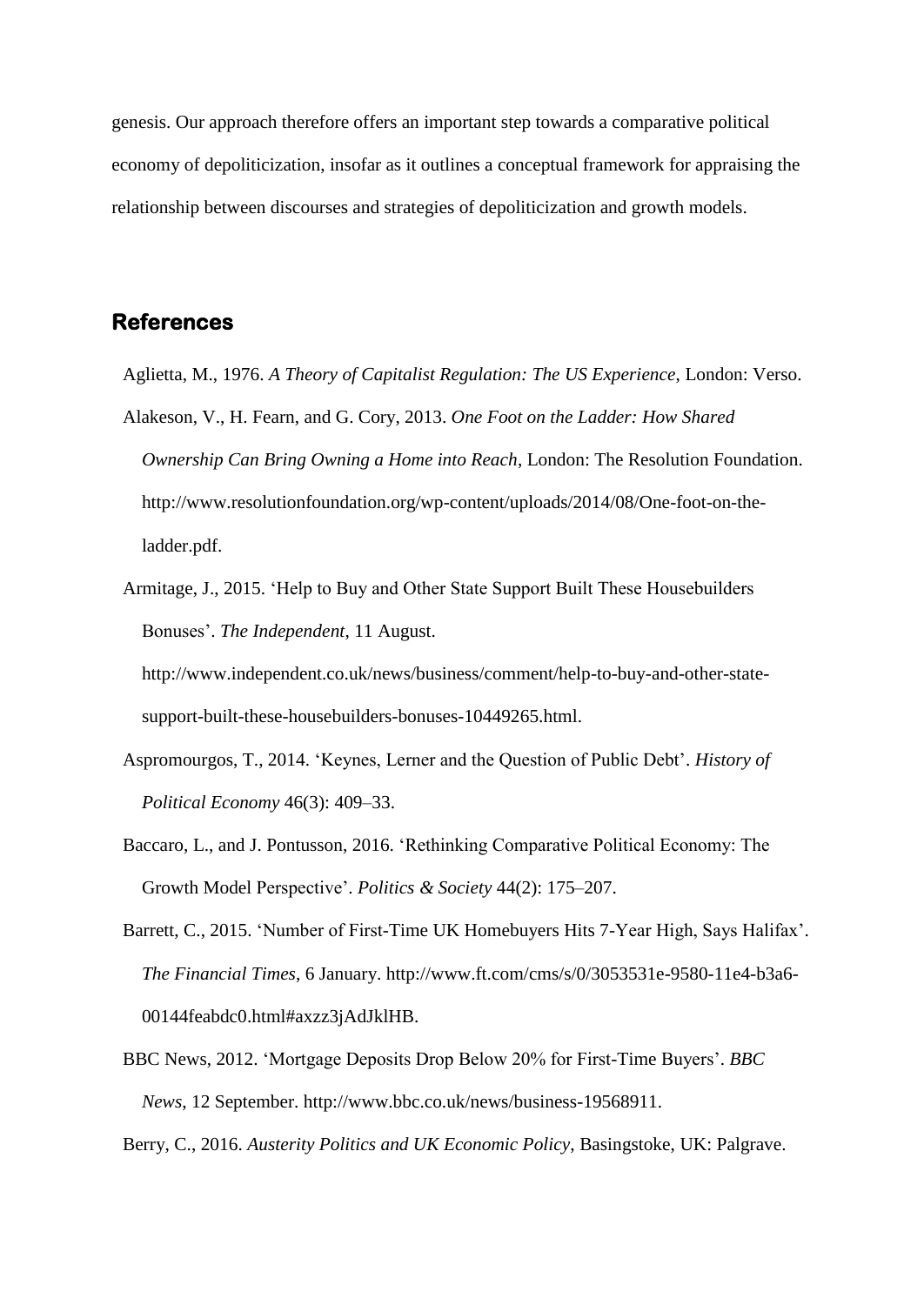- Berry, C., and C. Hay, 2016. 'The Great British "Rebalancing" Act: The Construction and Implementation of an Economic Imperative for Exceptional Times'. *British Journal of Politics and International Relations* 18(1): 3–25.
- <span id="page-27-4"></span>Bertramsen, R. B., J. P. F. Thomsen, and J. Torfing, 1991. *State, Economy, and Society*, London: Unwin Hyman.
- <span id="page-27-5"></span>Beveridge, R., and M. Naumann, 2014. 'Global Norms, Local Contestation: Privatisation and De/Politicisation in Berlin'. *Policy & Politics* 42(2): 275–91.
- Buller, J., and M. Flinders, 2005. 'The Domestic Origins of Depoliticisation in the Area of British Economic Policy'. *British Journal of Politics and International Relations* 4(11): 526–43.
- <span id="page-27-0"></span>Burnham, P., 1999. 'The Politics of Economic Management in the 1990s'. *New Political Economy* 4(1): 37–54.
- <span id="page-27-1"></span>Burnham, P., 2001. 'New Labour and the Politics of Depoliticization'. *British Journal of Politics and International Relations* 3(2): 127–49.
- <span id="page-27-6"></span>Burnham, P., 2006. 'Marxism, the State and British Politics'. *British Politics* 1(1): 67–83.
- <span id="page-27-3"></span>Burnham, P., 2010. 'Class, Capital and Crisis: A Return to Fundamentals'. *Political Studies Review* 8(1): 27–39.
- <span id="page-27-2"></span>Burnham, P., 2014. 'Depoliticisation: Economic Crisis and Political Management'. *Policy & Politics* 42(2): 189–206.
- <span id="page-27-7"></span>Chamberlin, G., 2009. 'Recent Developments in the UK Housing Market'. *Economic Labour Market Review* 3(8): 29–38.
- Clift, B., and J. Tomlinson, 2007. 'Credible Keynesianism? New Labour Macroeconomic Policy and the Political Economy of Coarse Tuning'. *British Journal of Political Science* 37(1): 47–69.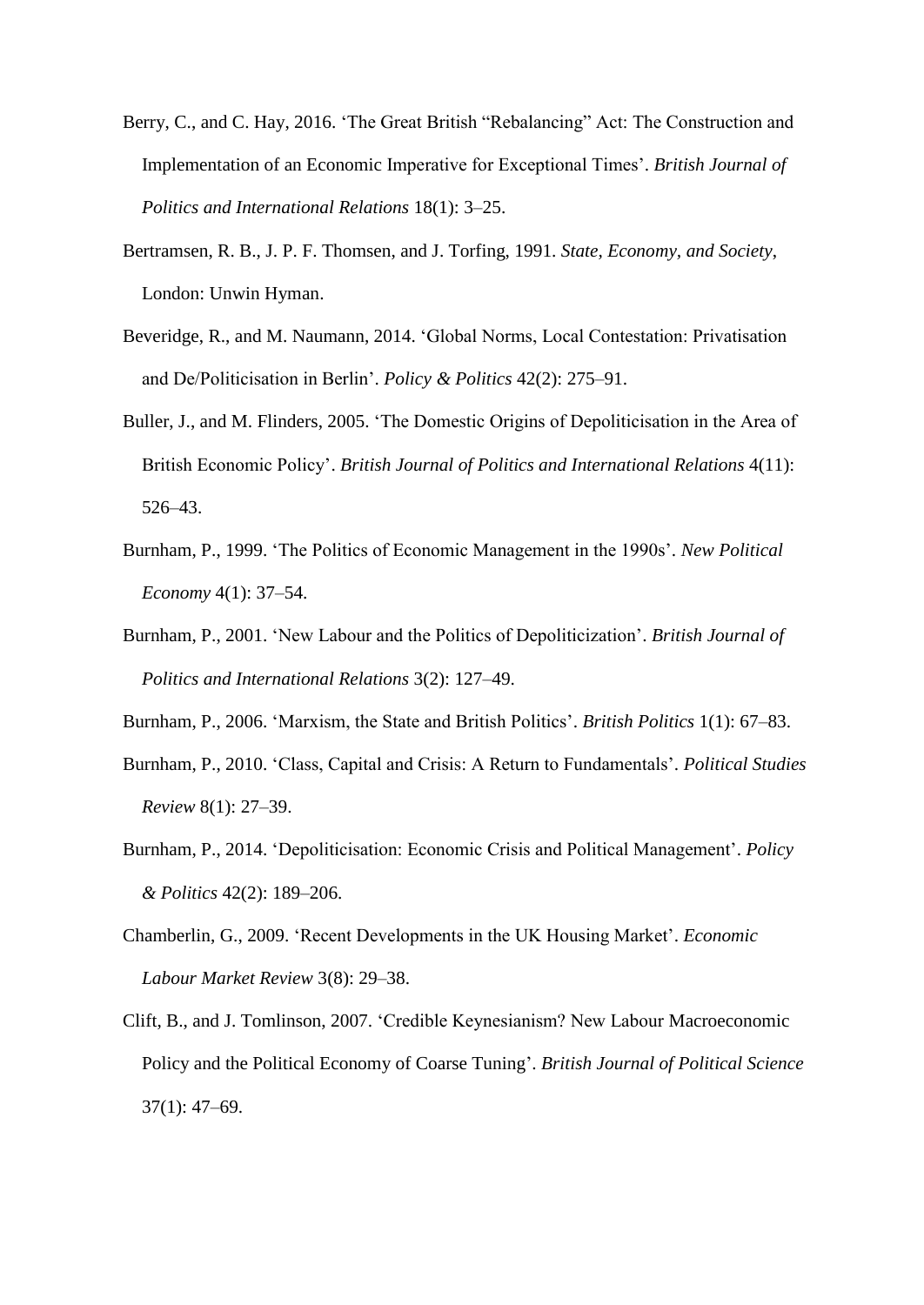- <span id="page-28-2"></span>Coates, D., 2001. *Models of Capitalism: Growth and Stagnation in the Modern Era*, Chichester, UK: Wiley.
- <span id="page-28-5"></span>Crouch, C., 2009. 'Privatized Keynesianism: An Unacknowledged Policy Regime'. *British Journal of Politics and International Relations* 11(3): 382–99.

<span id="page-28-9"></span>Department for Communities and Local Government (DCLG), 2015. Help to Buy Creates 131 New Homeowners A Day. Press release, 18 June, DCLG, London. https://www.gov.uk/government/news/help-to-buy-creates-131-new-homeowners-a-day.

- <span id="page-28-0"></span>Diamond, P., 2015. 'New Labour, Politicisation and Depoliticisation: The Delivery Agenda in Public Services 1997–2007'. *British Politics* 10(4): 429–53.
- <span id="page-28-4"></span>Fawcett, P., and M. Wood, 2014. 'Becoming a Metagovernor: A Case Study of the Murray– Darling Basin Authority'. *SSRN Electronic Journal*. doi: 10.2139/ssrn.2500644.
- <span id="page-28-1"></span>Flinders, M., and J. Buller, 2006. 'Depoliticisation: Principles, Tactics and Tools'. *British Politics* 1: 293–318.
- <span id="page-28-6"></span>Gamble, A., 2009. *Spectre at the Feast*, Basingstoke, UK: Palgrave Macmillan.
- <span id="page-28-8"></span>Green, J., and S. Lavery, 2015. 'The Regressive Recovery: Distribution, Inequality and State Power in Britain's Post-Crisis Political Economy'. *New Political Economy* 20(6): 1–30.
- <span id="page-28-3"></span>Hay, C., 2002. *Political Analysis: A Critical Introduction*, Basingstoke, UK: Palgrave Macmillan.
- <span id="page-28-7"></span>Hay, C., 2013. *The Failure of Anglo-Liberal Capitalism*, Basingstoke, UK: Palgrave Pivot.
- Hay, C., 2014. 'Depoliticisation as a Process, Governance as Practice: What Did the "First Wave" Get Wrong and Do We Need a "Second Wave" to Put it Right?'. *Policy & Politics* 42(2): 293–311.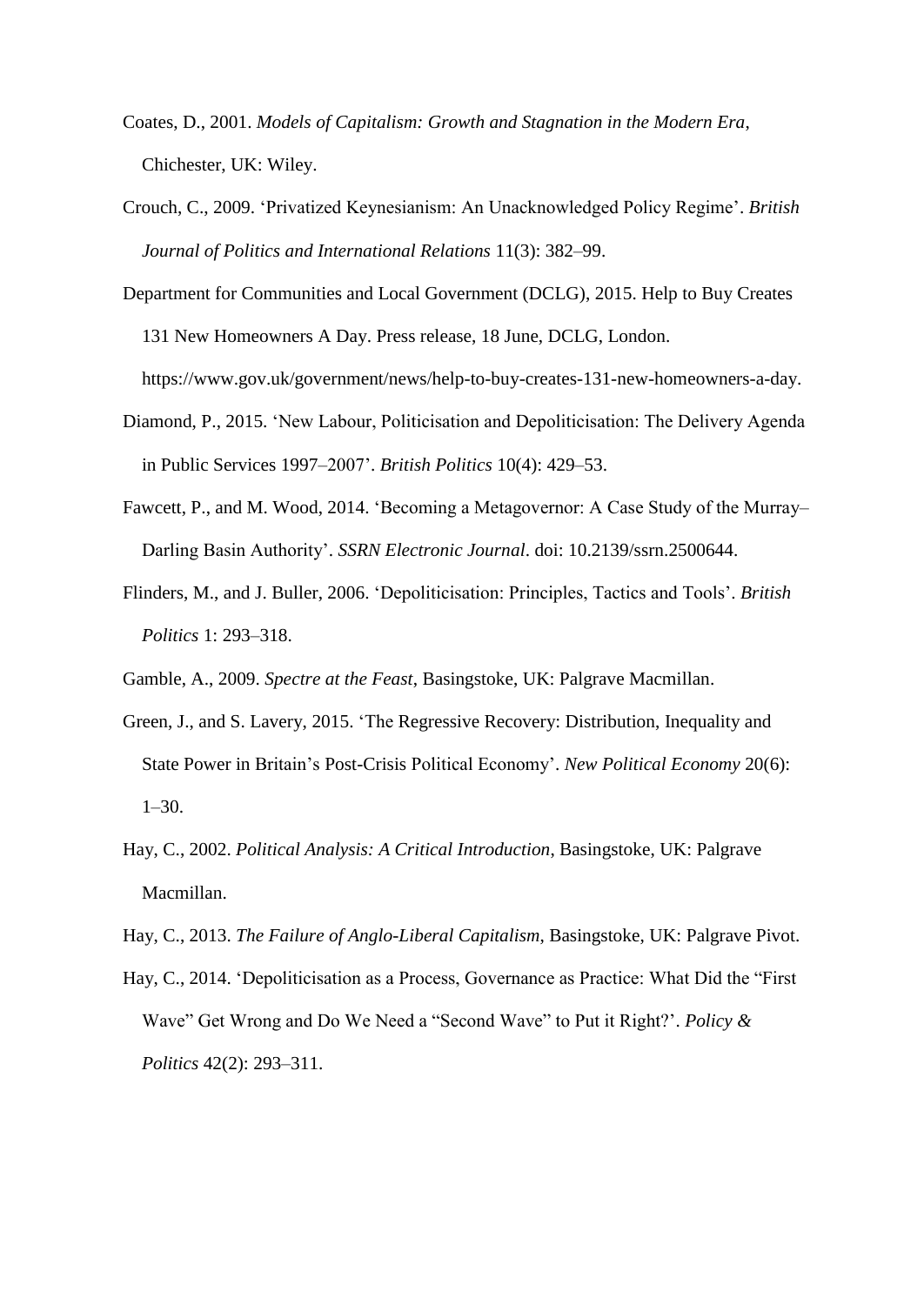HM Treasury, 2013a. *Budget 2013*, London: HM Treasury.

https://www.gov.uk/government/uploads/system/uploads/attachment\_data/file/221885/bu dget2013\_complete.pdf.

- <span id="page-29-6"></span>HM Treasury, 2013b. *Help to Buy: Mortgage Guarantee Scheme—Outline*, London: HM Treasury.
	- https://www.gov.uk/government/uploads/system/uploads/attachment\_data/file/221897/he lp\_to\_buy\_mortgage\_guarantee\_scheme\_outline.pdf.
- <span id="page-29-3"></span>Horkheimer, M., 1972. *Critical Theory: Selected Essays*, New York: Continuum Publishing.
- <span id="page-29-0"></span>Jessop, B., 1990. *State Theory: Putting the Capitalist State in Its Place*, Cambridge: Polity Press.

<span id="page-29-2"></span>Jessop, B., 2002. *The Future of the Capitalist State*, Cambridge: Polity Press.

- <span id="page-29-1"></span>Jessop, B., and N.-L. Sum, 2006. *Beyond the Regulation Approach*, Cheltenham, UK: Edward Elgar.
- <span id="page-29-4"></span>Krippner, G., 2011. *Capitalizing on Crisis*, Cambridge, MA: Harvard University Press.
- Kuzemko, C., 2014. 'Politicising UK Energy: What "Speaking Energy Security" Can Do'. *Policy & Politics* 42(2): 259–74.
- <span id="page-29-7"></span>Martin, R., 2010. 'Uneven Regional Growth: The Geographies of Boom and Bust under New Labour'. In *The Economic Geography of the UK*, eds N. M. Coe and A. Jones, pp. 29–46. London: Sage.
- <span id="page-29-5"></span>Monaghan, A., 2015. 'UK Interest Rates Mark Six-Year Anniversary at Record Low'. *The Guardian*, 5 March. http://www.theguardian.com/business/2015/mar/05/uk-interest-ratesmark-six-year-anniversary-at-record-low.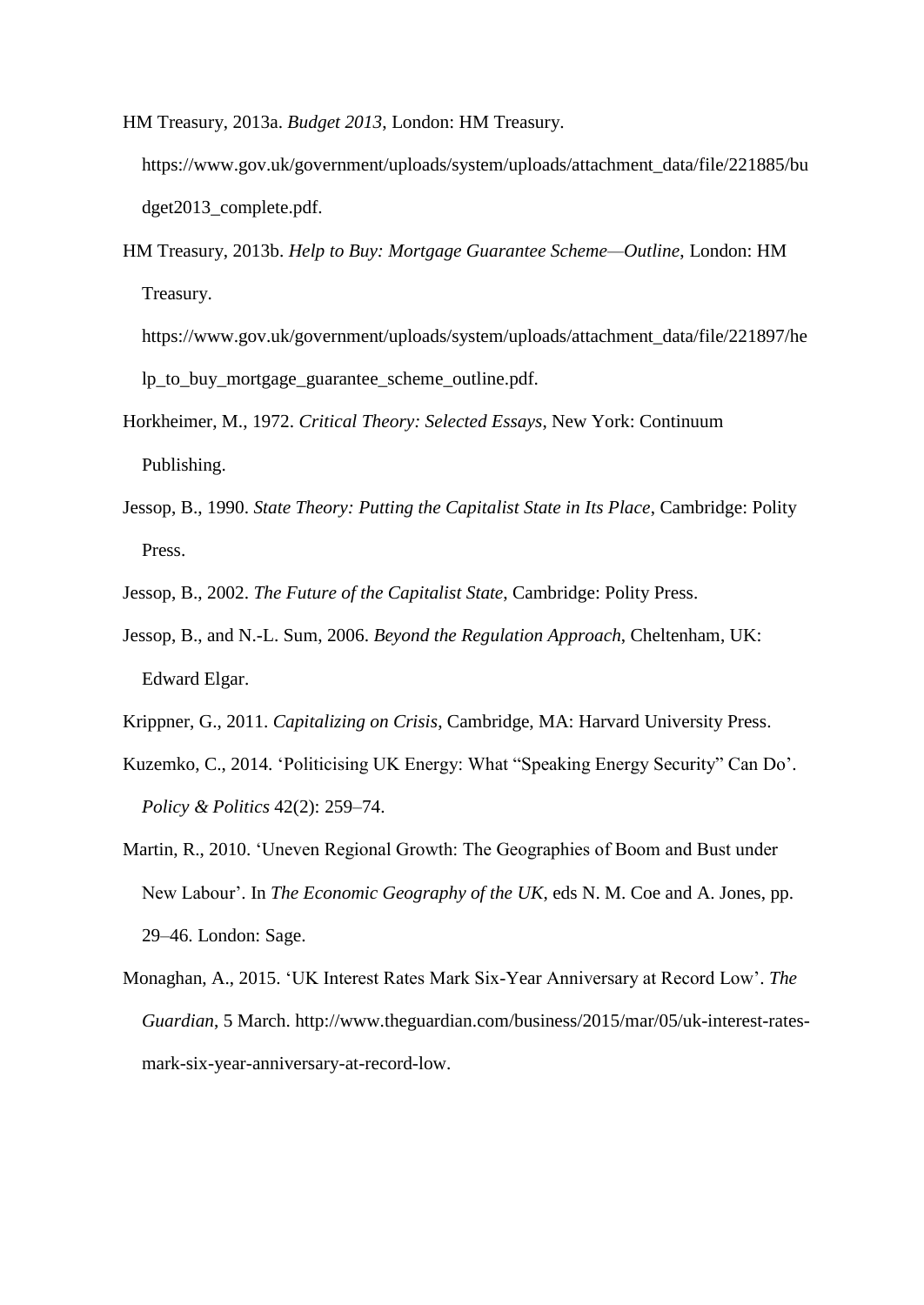- <span id="page-30-4"></span>Montgomerie, J., and M. Büdenbender, 2014. 'Round the Houses: Homeownership and Failures of Asset-Based Welfare in the United Kingdom'. *New Political Economy*: 1–20. doi: 10.1080/13563467.2014.951429.
- <span id="page-30-0"></span>Morton, A. D., 2007. *Unravelling Gramsci: Hegemony and Passive Revolution in the Global Economy*, London: Pluto Press.
- <span id="page-30-7"></span>Office for Budget Responsibility (OBR), 2013. *Economic and Fiscal Outlook: March 2013*, London: OBR. http://budgetresponsibility.org.uk/economic-and-fiscal-outlook-march-2013.
- <span id="page-30-2"></span>Osborne, G., 2014. Letter from George Osborne to Andrew Tyrie, 28 April, HM Treasury, London. http://www.parliament.uk/documents/commons-committees/treasury/140428- George\_Osborne\_to\_Andrew\_Tyrie\_housing.pdf.
- <span id="page-30-5"></span>Pepper, G., and M. Oliver, 2001. *Monetarism under Thatcher: Lessons for the Future*, Cheltenham, UK: Edward Elgar.
- <span id="page-30-6"></span>Portes, J., 2013. *The Deficit is Falling…* Blog, 23 April, National Institute of Economic and Social Research, London. http://www.niesr.ac.uk/blog/deficit-falling#.VdXye1JHWEh.
- Roberts, A., 2011. *The Logic of Discipline: Global Capitalism and the Architecture of Government*, Oxford: Oxford University Press.
- <span id="page-30-1"></span>Stacey, K., 2014. 'George Osborne Extends Help to Buy Scheme to 2020'. *The Financial Times*, 16 March. http://www.ft.com/cms/s/0/03cce0f0-acfe-11e3-af3e-00144feab7de.html?siteedition=uk#axzz3jLaJck7o.
- <span id="page-30-3"></span>Stewart, H., 2013. 'Bank of England Has No Veto Over Help to Buy, Carney Tells MPs'. *The Guardian*, 28 November. http://www.theguardian.com/business/2013/nov/28/bankof-england-help-to-buy.
- Watson, M., 2010. 'Housing Price Keynesianism and the Contradictions of the Modern Investor Subject'. *Housing Studies* 25(3): 413–26.